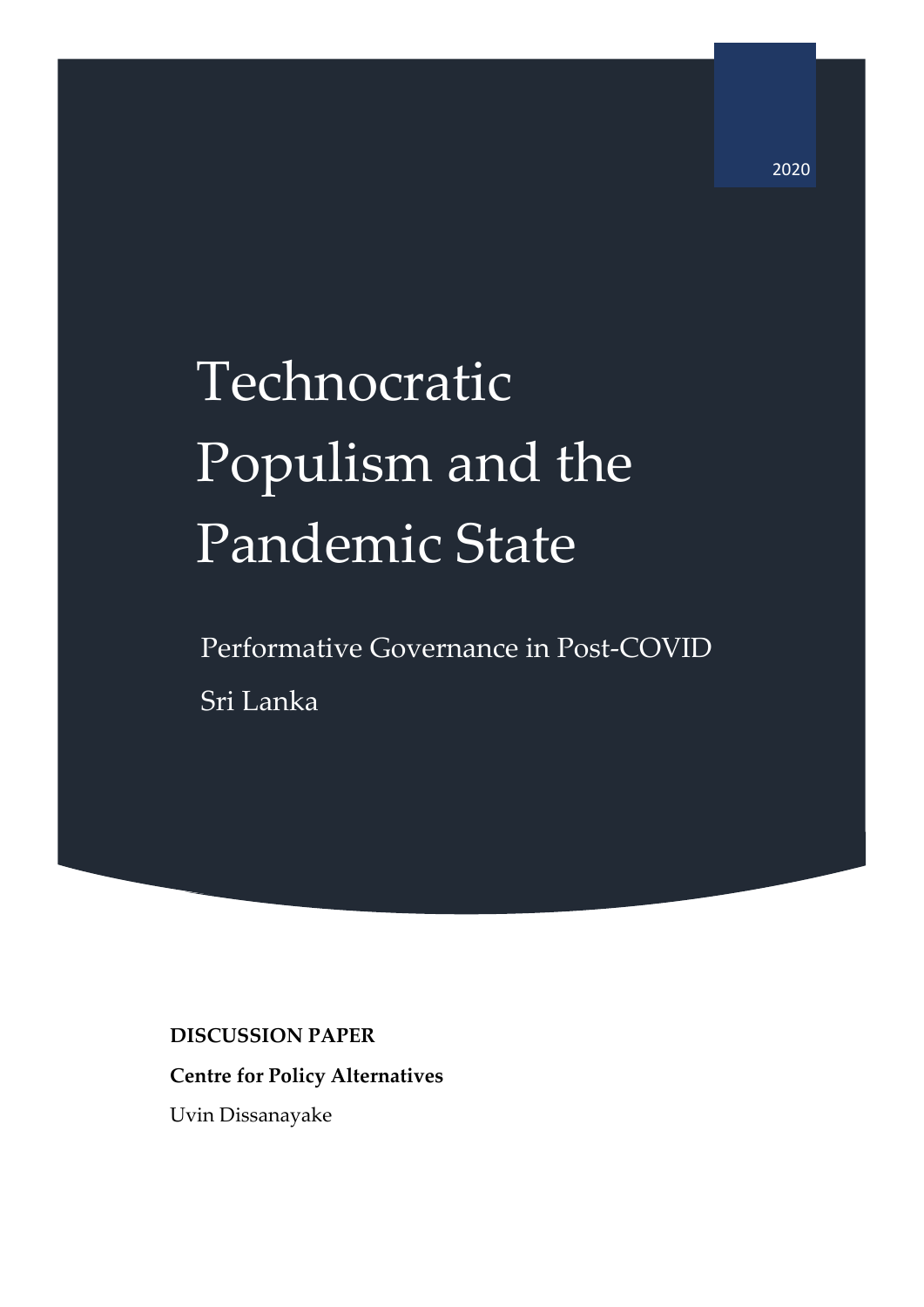

The Centre for Policy Alternatives (CPA) is an independent, non-partisan organisation that focuses primarily on issues of governance and conflict resolution. Formed in 1996 in the firm belief that the vital contribution of civil society to the public policy debate is in need of strengthening, CPA is committed to programmes of research and advocacy through which public policy is critiqued, alternatives identified and disseminated.

No. 6/5, Layards Road, Colombo 5, Sri Lanka Tel: +9411 2081384, +94112081385, +94112081386 Fax: +9411 2081388 Email: info@cpalanka.org Web: www.cpalanka.org Email: info@cpalanka.org Facebook: www.facebook.com/cpasl Twitter: @cpasl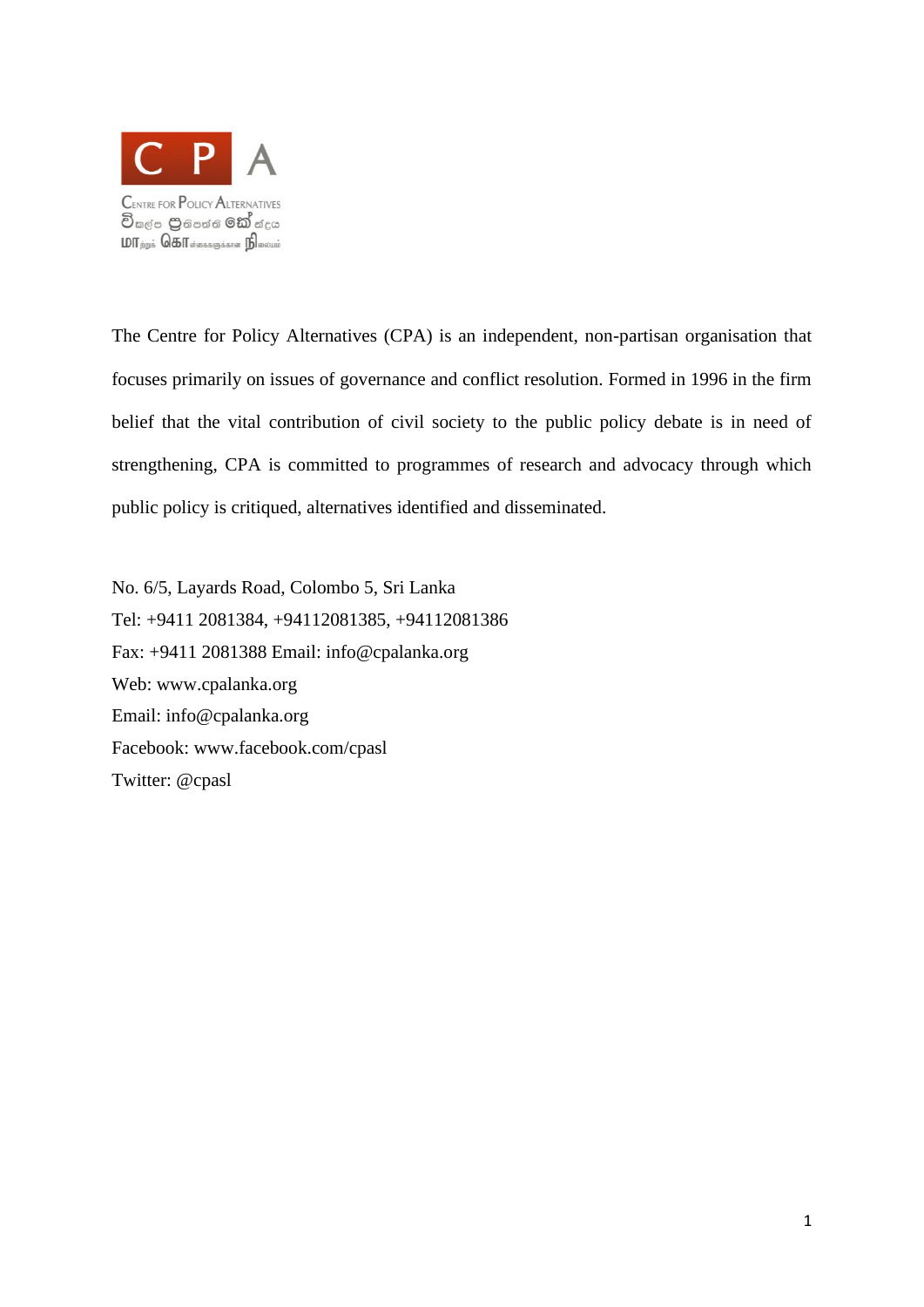# **ACKNOWLEDGEMENTS**

This paper was written and researched by Uvin Dissanayake. Comments on earlier drafts were provided by Dr Paikiasothy Saravanamuttu, Dr Asanga Welikala, Bhavani Fonseka and Sachith Mendis. The report was formatted by Ayudhya Gajanayake. CPA is grateful to all the individuals who supported the research by sharing information and insights.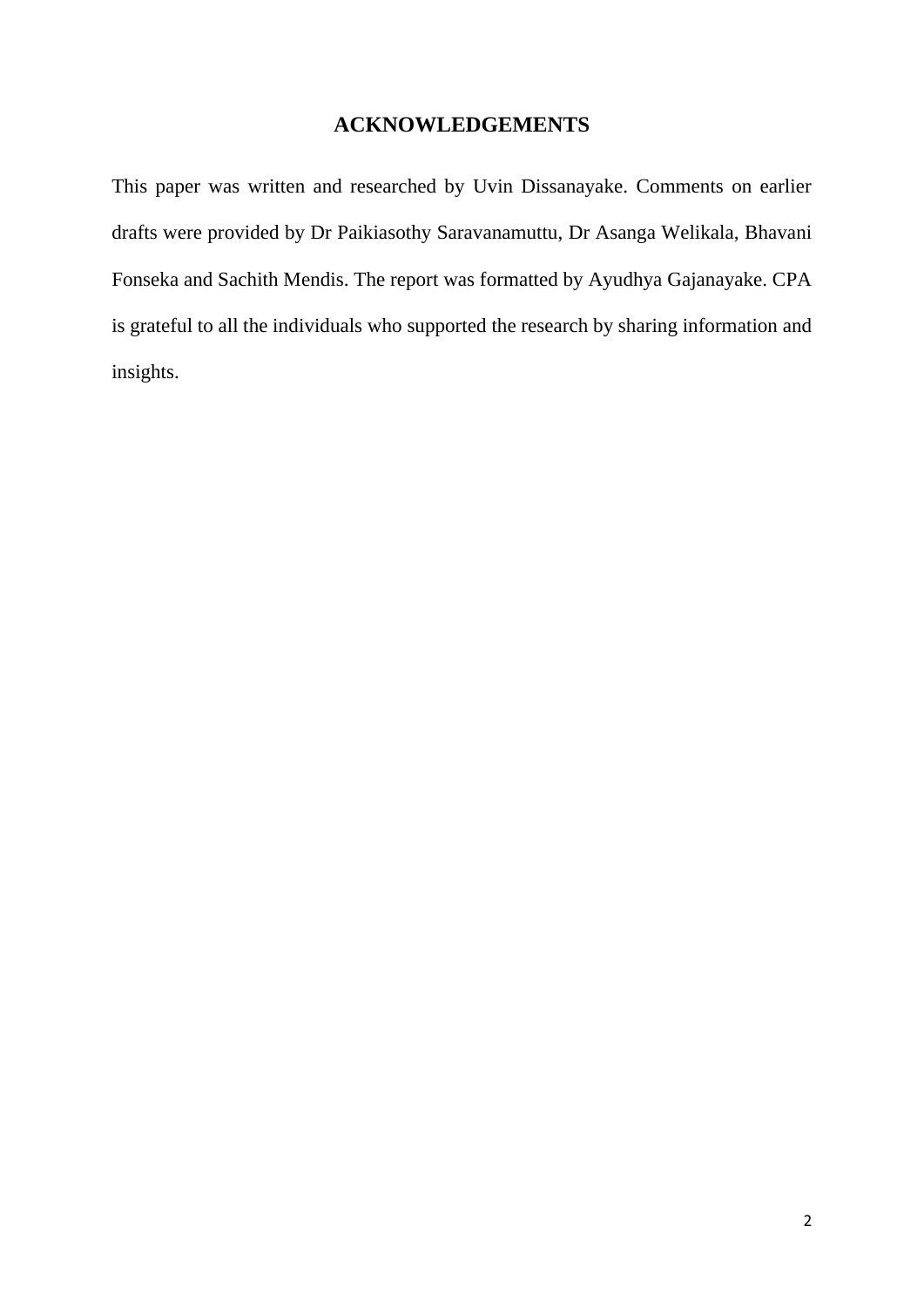# **Introduction**

On the back of a landslide victory in August's General Elections, the Sri Lanka Podujana Peramuna (SLPP), has begun a project of constitutional reform which seeks to transform the nature of the Sri Lankan state; a process which yields significant implications for the future of constitutional democracy in Sri Lanka. This paper will focus on a particular political phenomenon which serves as an instructive entry point into understanding the forces that have led us to this political moment, as well as the political trajectories we may see in the postpandemic period.

Specifically, the paper will identify President Gotabaya Rajapaksa and the political constituency supporting him as a group of political actors who have been able to employ a counterintuitive and underexamined form of populist rhetoric, that of technocratic populism. The paper will look at the ways in which the SLPP has counterintuitively combined the narrative resources of both technocracy and populism, highlighting the ways in which these two ideologies are not in tension with one another, but are, in the Sri Lankan context, compatible and mutually reinforcing.

The paper will go on to examine the ways in which technocratic populist rhetoric serves to present political processes such as executive aggrandizement and militarisation not as unwanted political side effects, but as integral components of a political project which may cure Sri Lanka of its political and economic ills.

It will also explore the ways in which technocratic-populist legitimation stories for authoritarian practices will be impacted by the pandemic, highlighting the ways in which the success or failure of the pandemic response will affect the credibility of these narratives and the conceptions of legitimacy which underlie them.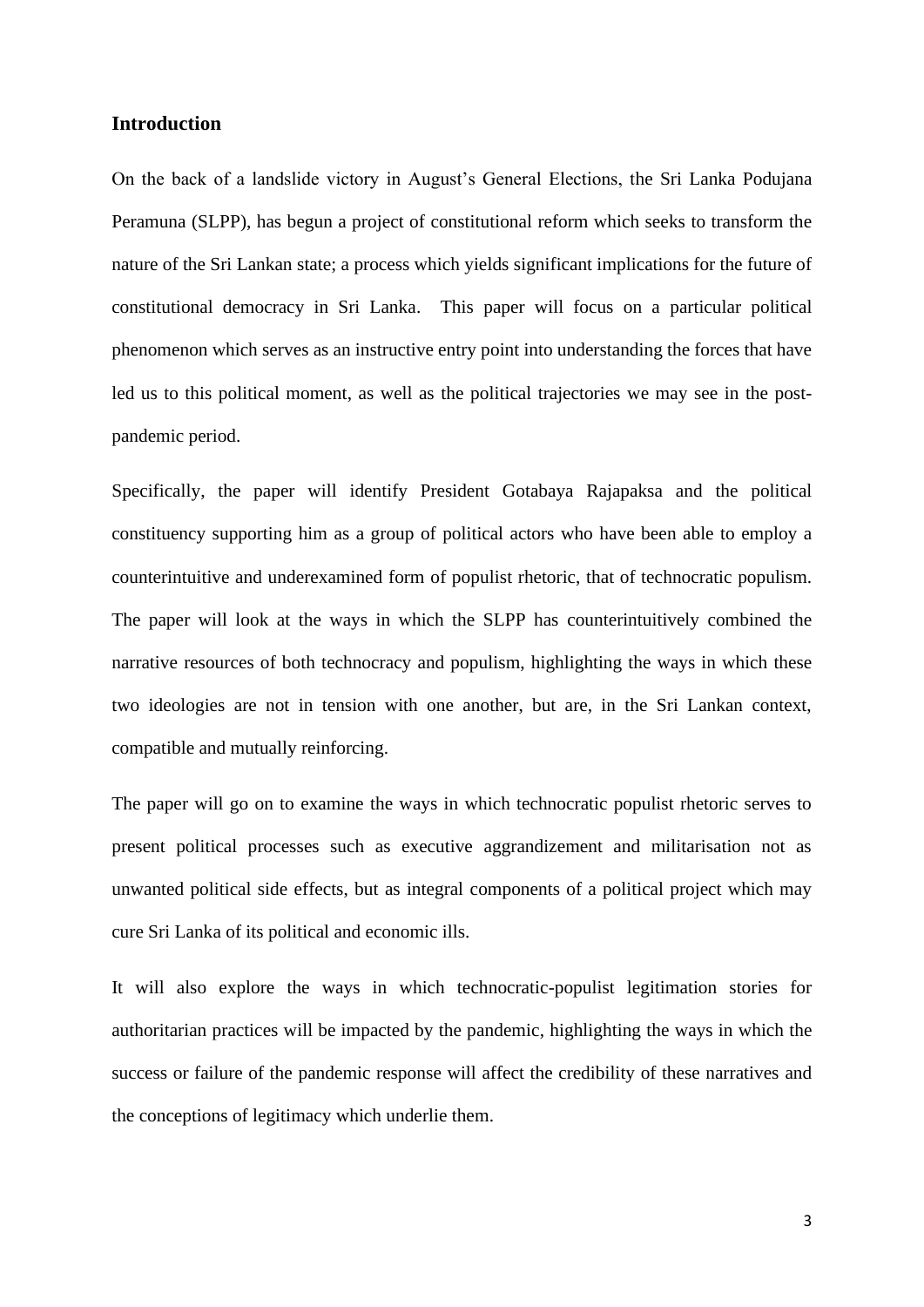# **I. Populism as Ideology**

# *The Logic of Populism*

In the past decade, populism has come to prominence as a fixture in global political discourse. The Rajapaksas have long been identified as archetypes of autocratic populists, a framing which is in many ways accurate. However, to conceive of them as straightforward representatives of a global trend of emerging authoritarian strongmen is to abstract away from more salient features of the SLPP's political practice which arise out of their specific context.

That the Rajapaksas are populist leaders has become something of a truism in polemical analyses of Sri Lankan politics. What is perhaps more illuminating is the specific variety of populist logic being deployed by the SLPP, the context within which it is deployed and the results of this deployment.

To begin with, it would be instructive to outline what exactly we are referring to when we speak of populism. Populism has been a contested concept in political discourse, approached through a number of different frameworks. There are a number of family resemblances shared by the phenomena to which we ascribe the label populist, but of these resemblances one that is most significant for the purposes of this paper are captured by Cas Mudde in his definition of populism.

Cas Mudde characterises populism as a 'thin centred ideology that considers society to be ultimately separated into two homogenous camps, the "pure people" versus "the corrupt elite" where politics should be an expression of the *volonté général* (general will) of the people' (Mudde, 2004:543). At its core is not a substantive view about how society ought to be organised. Indeed, populism may take many forms from across the political spectrum with different conceptions of the ideal political society, but underlying each is a certain form of logic.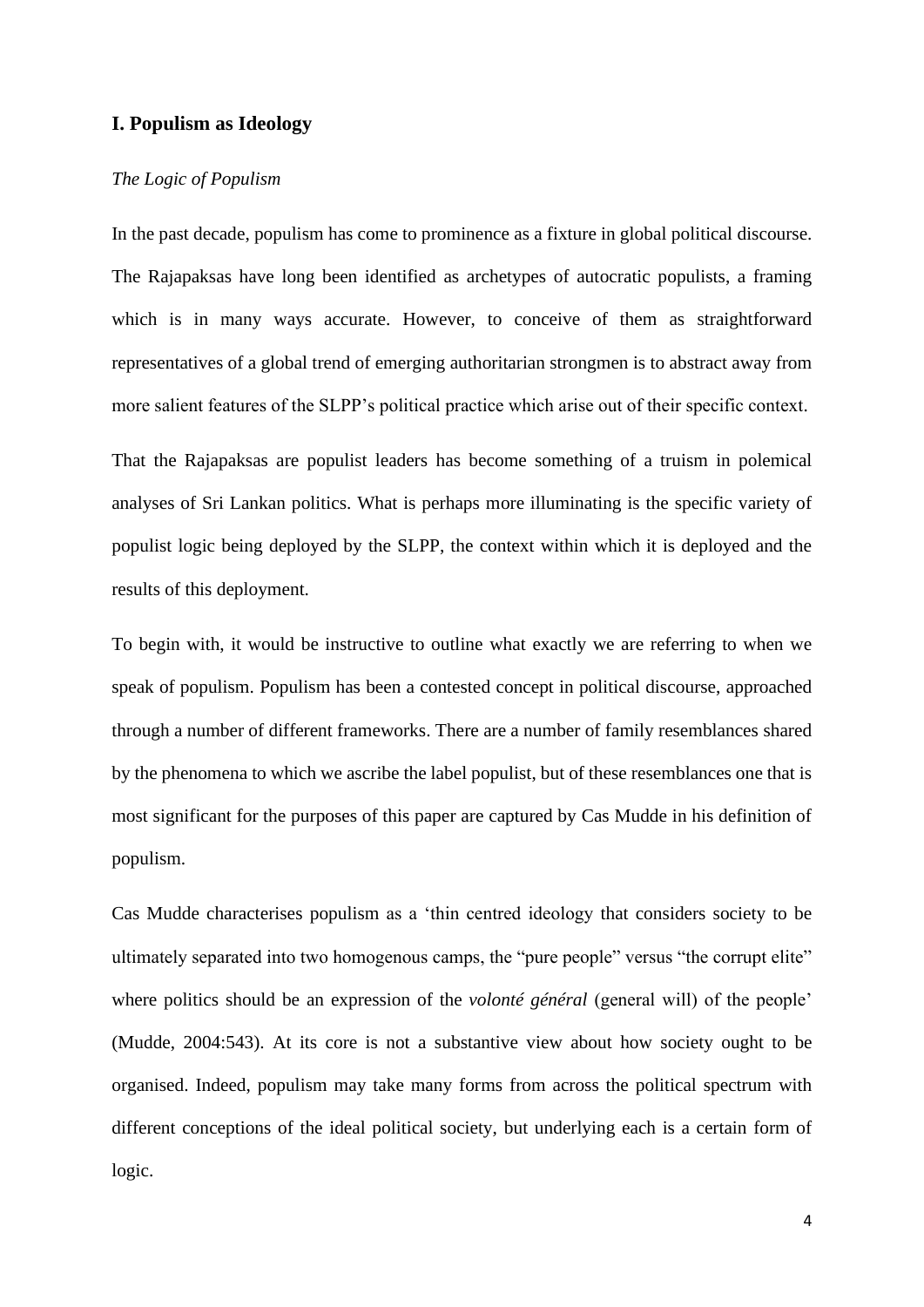Jan-Werner Muller highlights three aspects of this logic, each of which are applicable to populism in the Sri Lankan context.

- 1) It is monist: It values a particular segment of the population, the authentic 'people', as the only group worthy of democratic decision making.
- 2) It is moralistic: It proclaims this segment of the population as morally pure in contrast to a corrupt elite.
- 3) It is anti-pluralist: It denies the validity of competing interests within the political boundaries set by liberal institutions. (Muller, 2016).

Populism does not exist within an ideological vacuum, with manifestations in many forms across the world, from left wing-class centric forms of populism to ethno-centric nationalist ones. It requires other ideologies to give form and substance to an otherwise barebones conceptual structure comprising of the distinction between the pure people and the corrupt elite. Who are the authentic people? Who are the corrupt elite? What form does the political antagonism between the two take, and what effect does this have on the way political actors behave? Populism cannot be assessed or its effects understood as a standalone phenomenon, devoid of the context in which it is employed and to what ends its logic is instrumentalised in the service of. These ends themselves are dependent on the adjacent ideologies and concepts that form the ecosystem of ideologies of which populism is a part. In the case of populism in Sri Lanka, one of the most significant presences in this ecosystem, is the ideology of ethnic majoritarianism.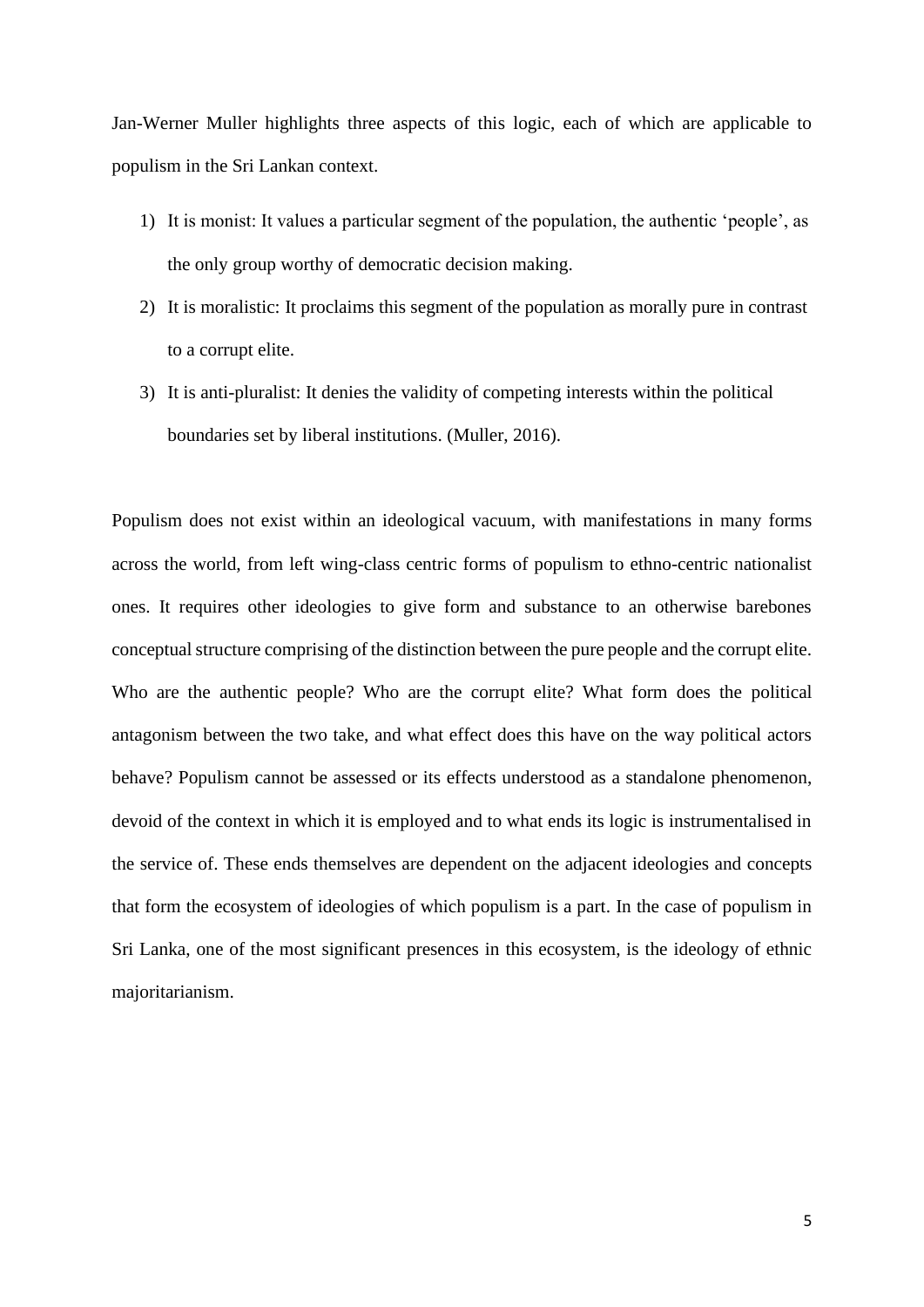#### *Populism and Ethnic Majoritarianism*

Ethnic majoritarianism has been one of the key ideological driving forces in modern Sri Lankan politics. This paper will not attempt to do justice to the influence and complexity of this ideology in and of itself; however, any treatment of the question of populism and its effects requires an appreciation of the ways in which the form it takes is influenced by this cornerstone of the political terrain.

Ethnic majoritarianism plays a key role in substantiating the notion of 'the people', 'the corrupt elite' as well as the moral content underlying the conceptual distinction between the two. The notion of the people leveraged by the SLPP's brand of populism is one which places Sri Lanka's Sinhala population at its centre. In this way, the conception of the people within the technocratic populism of the SLPP is not reinvented but is rather inherited from the broader ethno-majoritarian ideology in the country. Conversely, ethnic majoritarianism itself cannot be adequately theorised without taking into account the moralised distinction between 'the corrupt elite' and 'the pure people' that is central to populism.

That ethnic majoritarianism involves a populist conception of the Sinhala community may be understood through an acknowledgement of the extent to which Sinhala nationalism is largely an anti-elite phenomenon. Though it has indeed been a political force that has been mobilised by elites for political gain, ethnic majoritarianism has also been used to mobilise against elites and is articulated with the use of an anti-elite grammar. Populism and ethnic majoritarianism are in this sense co-constitutive.

The populist conceptions of the 'people' and the 'elite' are heavily moralised and distinct from a strictly class-based conception, though class related discourses are often incorporated into populist narratives. The historical westernisation of elites has played into this distinction,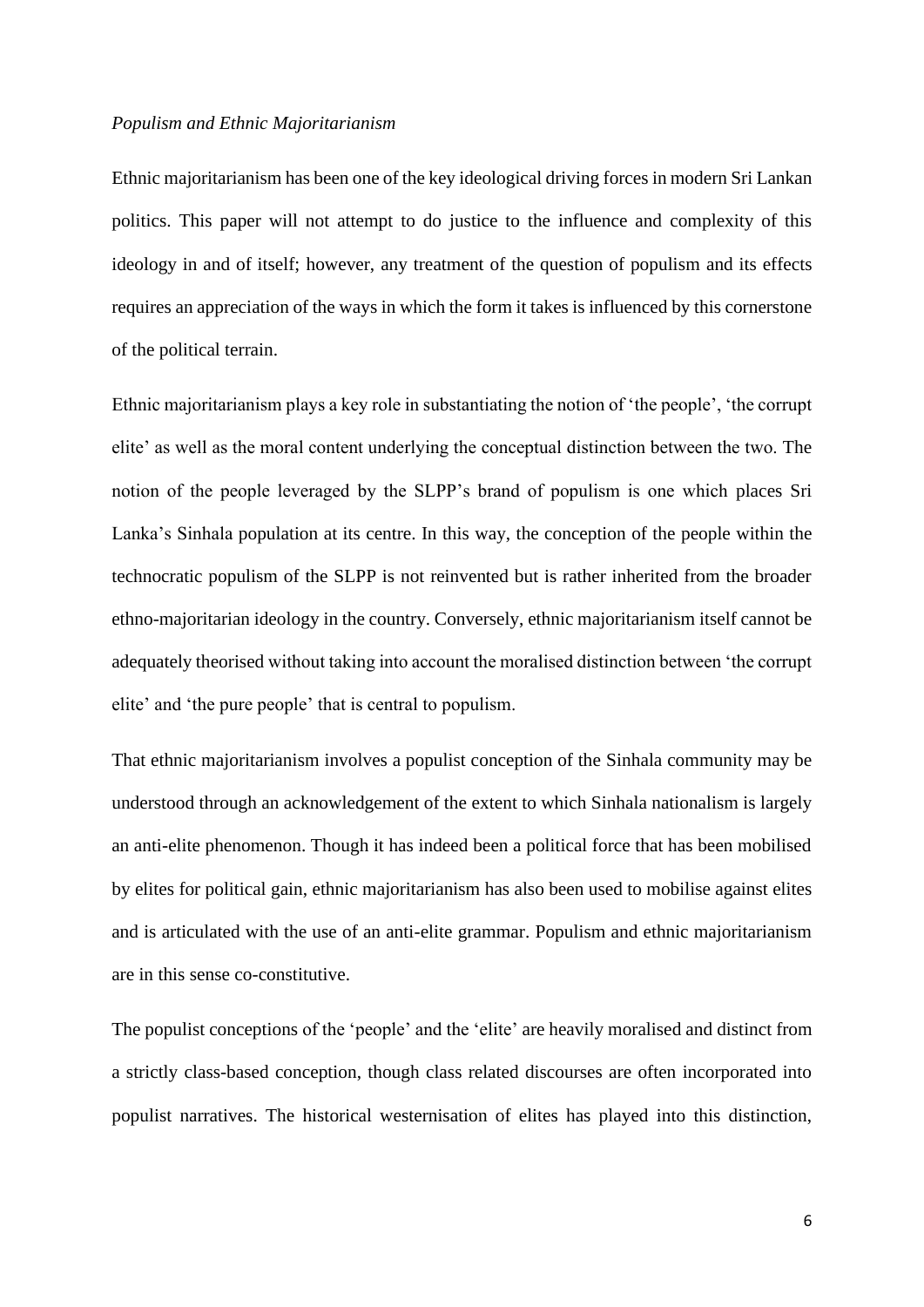allowing for the imagined authentic Sinhala Buddhist subject to be contrasted with that of a corrupt comprador class.

While populism along with the ethno-majoritarian ideology that lies adjacent to it have always been influential in Sri Lanka's modern history, it has been given new ideological vigour through its unintuitive interaction with other powerful ideological trends. A particularly consequential point of contact is that between populism and a political ideology which on first glance seems to embody its exact opposite, the ideology of technocracy.

# **II. Technocracy and Performative Governance**

#### *Technocracy and Legitimacy*

Technocracy can be characterised as a mode of governance where political actors and institutions are granted decision making power on the basis of expertise and technical competence; a kind of 'rule by experts.' This involves a managerial approach to governance, where priority is afforded to efficient administration over democratic representation and deliberation.

In recent times it has come to be associated with big data and IT oriented innovations in the public sector. However, technocracy does not simply refer to the use of such methods to improve the functioning of government, but rather a broader ideology about who ought to operate the machinery of the state. In the Sri Lankan context this has emerged in the form of calls for 'professionals' to be given political positions within government, to whip into shape a state apparatus whose incumbent operators are viewed as inefficient and corrupt.

Through a promise to get 'professionals' in positions of power, technocracy presents itself as a solution to problems of short termism and inefficiency associated with traditional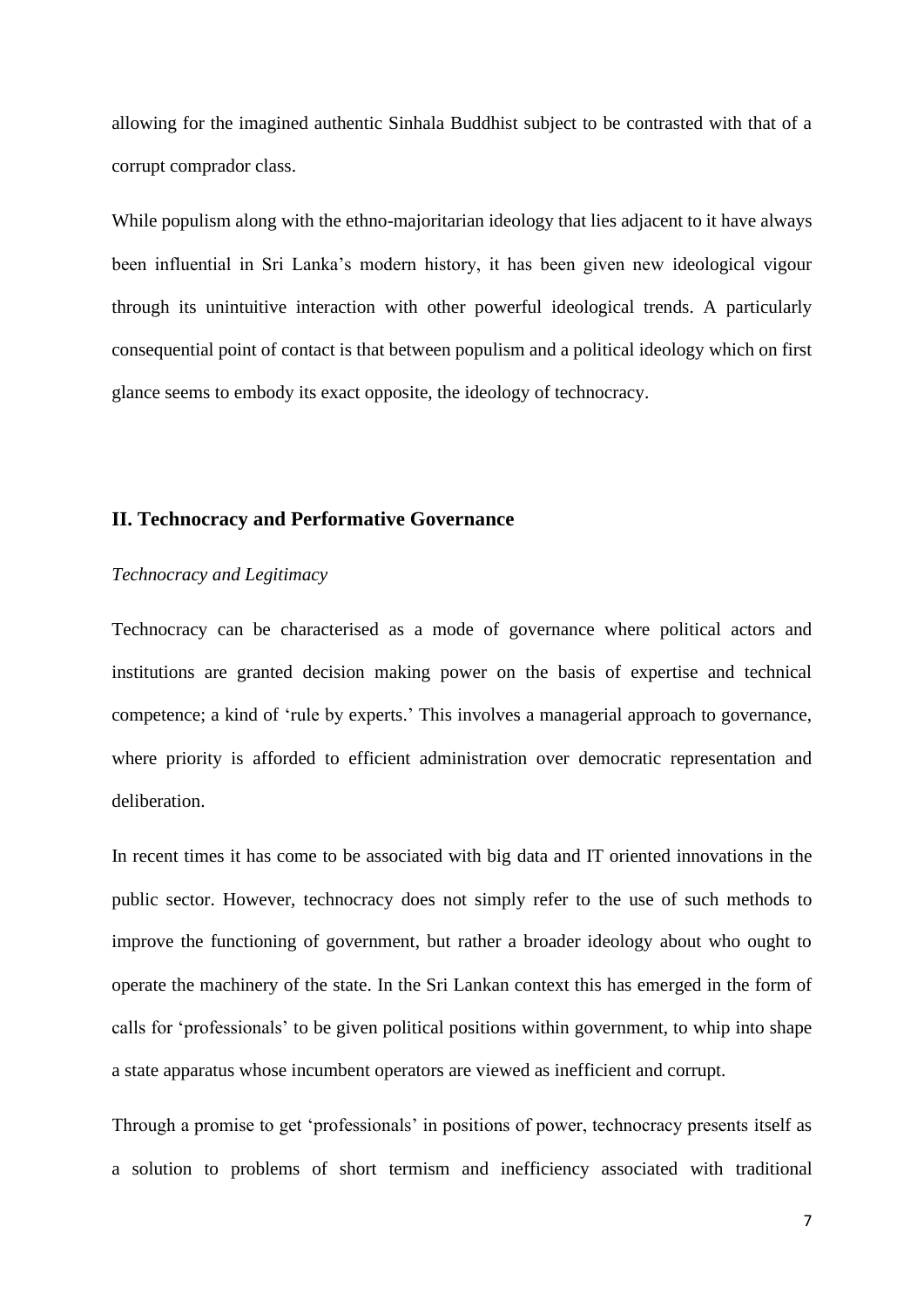administrative bureaucracies (Drápalová and Wegrich, 2020). Whilst populism gains its legitimacy through its representation of the authentic will of the people, technocracy gains its legitimacy from the perceived expertise, managerial competence, and efficiency of these technocrats.

Technocratic legitimacy is thus strongly linked to another form of legitimacy that has been theorized in the context of more straightforwardly authoritarian regimes such as that of the Chinese Communist Party, the concept of 'performance legitimacy'. This is the idea that in the absence of formal democratic processes, political legitimacy is attained through the attainment of tangible results that may justify power to those over whom it is exercised. Such results would be for instance outcomes like economic growth or social stability (Zhu, 2011).

As such while technocratic legitimacy comes from expertise and effective administration, this is on the assumption that technocrats will be able to achieve results such that they are in the long term, able to attain performance legitimacy. Strategies involving technocratic legitimation stories can thus only hold up, and allow for the consolidation of power, if this transformation from technocratic legitimacy to performance legitimacy is achieved. Though performance legitimacy does not preclude democratic accountability and the attainment of 'procedural' legitimacy, as we shall see is especially the case in Sri Lanka, the latter is often framed to be detrimental to the achievement of the former by Governments and other political actors. In the Sri Lankan case hostility to procedural legitimacy does not extend to *vertical* accountability to voters but is more pronounced in the context of *horizontal* accountability, to bodies such as the legislature or independent institutions. As such rather than the procedural legitimacy involved with the political processes and institutions of traditional liberal democracies, technocracy ultimately prioritises and depends on this performance legitimacy.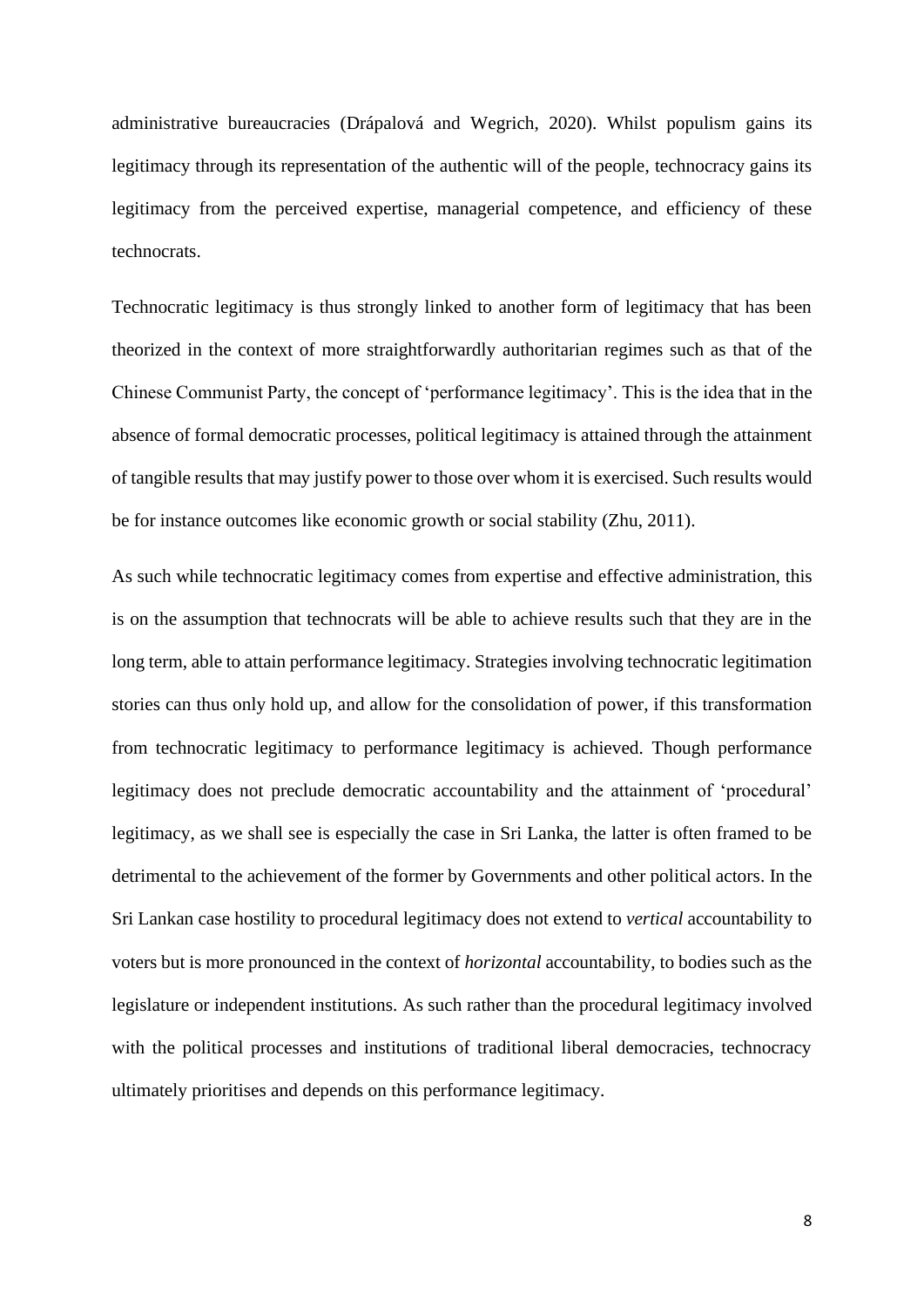However, the concept of performance is salient in another sense, in the sense of 'theatrical dimension of state behaviour' (Ding, 2020). That is as a way by which language, symbols and gestures are deployed to create the impression of effective governance (Ding, 2020). This does not exclude the possibility that such performance is accompanied by substantive changes, or the intention of doing so. Governments, or at least certain individual agents within them, may in fact buy into the narratives they espouse whilst at the same time playing to an electoral audience. However, whilst the Government's will and ability to implement substantive changes will vary with time, the political performances they deploy will continue to have significant impacts on the way their actions are received by the public.

The performance of 'technocracy' is a powerful weapon in Sri Lankan politics. Public administration has been mired by corruption and inefficiency. Inefficiencies in bureaucracies in particular, the site at which the government interfaces with the public at an administrative level, have been seen as explicit manifestations of the sheer scale of political dysfunction. Any political programme that presents a credible narrative about how this problem will be solved will invariably garner significant support.

#### *Technocracy as a Political Performance*

The elite constituencies backing Gotabaya Rajapaksa, represents a coalition between the military establishment as well as business and professional elites. A coalition that has been keen to present itself as a technocratic class who are able to provide the expertise required to fix Sri Lanka's political and economic problems and reorient the country on a pathway towards development.

Newly formed pro SLPP civil society organisations such as Viyathmaga and Yuthukama are prominent members of this alliance, with members of the former obtaining seven seats at the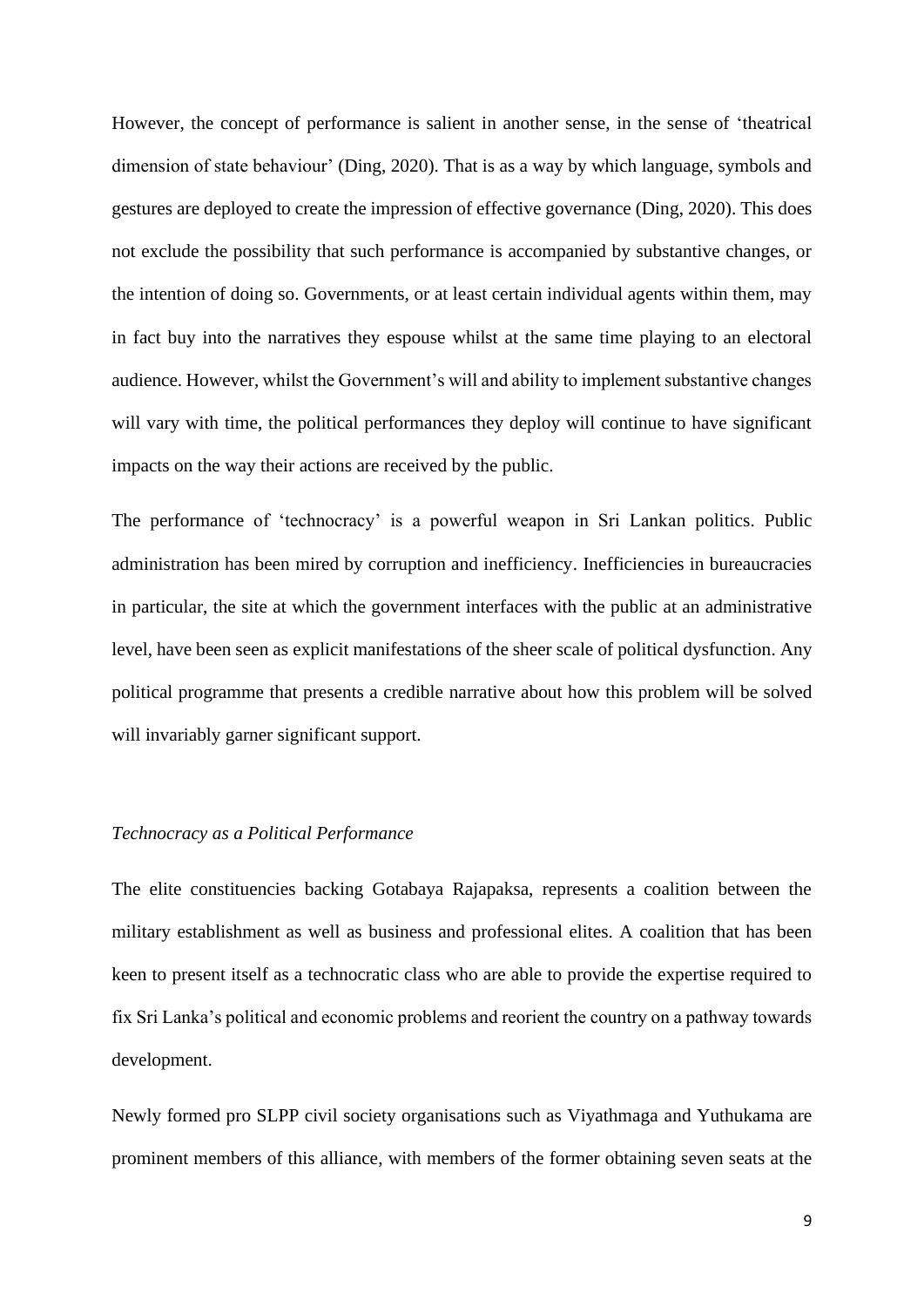recent general election. Viyathmaga in particular were a conspicuous presence, describing itself as a group which aims to mobilize 'the nascent potential of the professionals, academics and entrepreneurs to effectively influence the moral and material development of Sri Lanka'.<sup>1</sup> They have been mascots for a technocratic project which seeks to distinguish Gotabaya Rajapaksa from populist Presidents of the past, the most significant of which being his brother.

The tendencies of both Mahinda Rajapaksa and Gotabaya Rajapaksa presidencies have been similar in terms of the centralization of power, the fostering of ethnic majoritarianism and varying forms of militarization. However, the constituency backing Mahinda Rajapaksa and the shaping of the state under his presidency was more typically nationalist populist in character. The conspicuousness of the Sinhalese business and managerial class in the campaign was not present in the way it has been under Gotabaya Rajapaksa. Gotabaya Rajapaksa's presidency is different in that while it retains its nationalist populist character, it aims to further legitimize itself through claims of technocratic distance from the corruption inherent to the Sri Lankan political establishment.

This rhetorical strategy was on display in the lead up to elections, for instance, when Gotabaya Rajapaksa gave a speech at the Viyathmaga conference where he stated:

"Even in developed countries, clever administrators do not emerge at the same rate as lawmakers. They too spend much time arguing about law, instead of implementing policies. It is thus the responsibility of the politician to understand the need of the people and to include it into national policies. Those policies must be enacted by the technocrats, who are actually officers with a comprehensive knowledge on the subject and are tasked with the responsibility of administrating that that sector."<sup>2</sup>

<sup>1</sup> <http://www.viyathmaga.org/about/>

<sup>2</sup> <http://www.ft.lk/top-story/GR-unveils-blueprint-for-success/26-685422>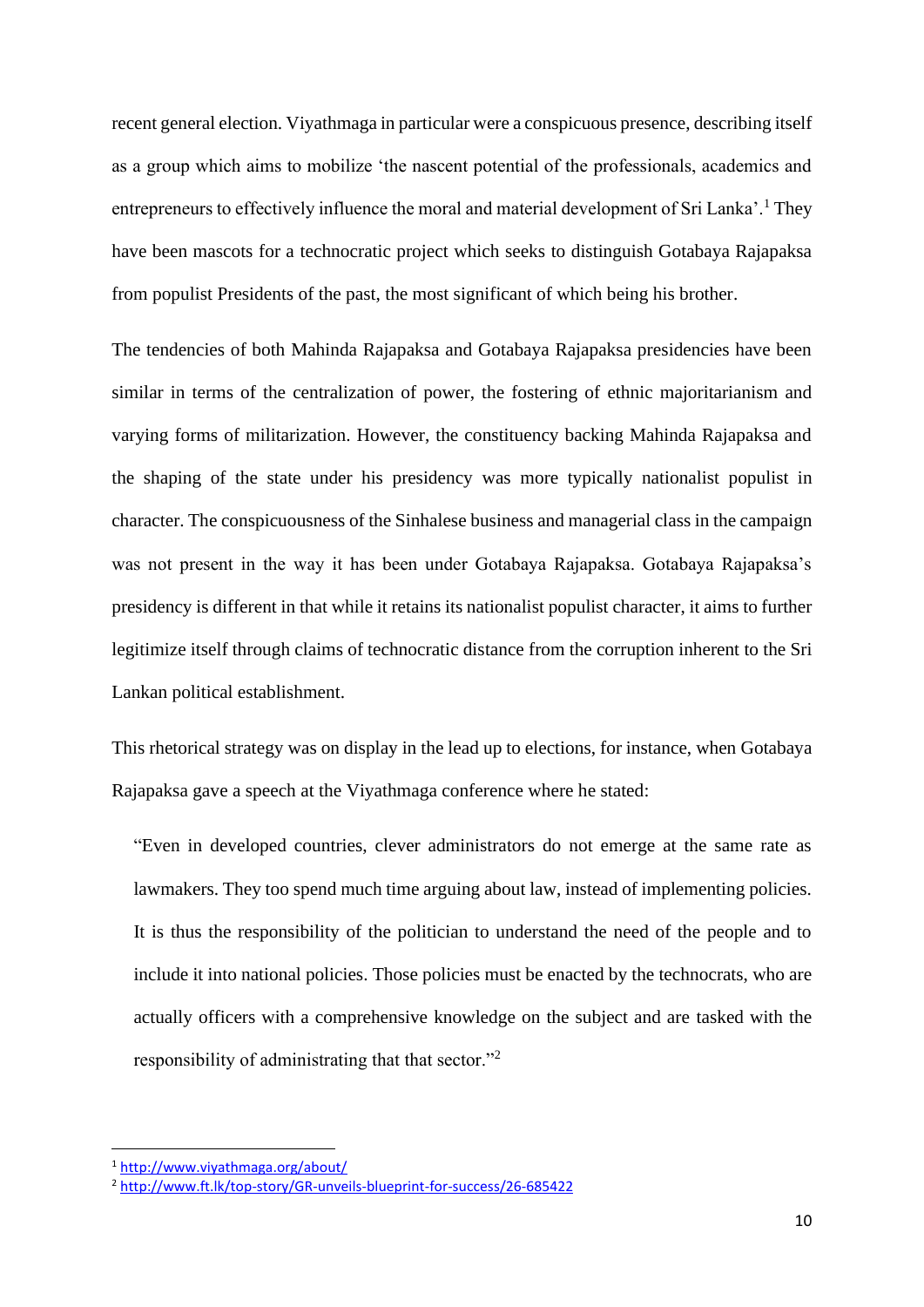Within the framework the President describes, the validity of technocratic reason takes precedence over democratic debate (de la Torre, 2013), where the latter is presented as a politically decadent impediment towards the ability of the state to ensure the welfare of the people. The core of the technocratic project can, in this way, be seen as a labour in shifting governance out of the category of the 'political' and into a post-political framework of administrative efficiency.

That is to say, on this view, politics 'can only prevent the adoption of the technically most proficient solution to any given challenge….it lacks the technical proficiency and specialist knowledge required to select the optimal policy choice; it is costly, inefficient, bureaucratic and self-referential to the point of being tiresome' (Hay, 2007, p.93).

This narrative has also been emphasised in the President's social media communications, with straightforward promises of appointing technocrats in statements such as one from October 30<sup>th</sup>, 2019 which noted that "Appointments to State Institutions, Corporations and Statutory Boards will be on meritocracy, subject-matter expertise, experience and track record. A group of 'Technocrats' will be mobilized to guarantee services are effective, efficient and free from political interference." <sup>3</sup>

The idea that technocracy protects against the possibility of 'political interference' is one of its key features. In this way it gains its authority through its claims to be able to stand 'outside politics'. Of course, this does not mean that it is in actual fact apolitical. The process of formulating technocratic policies necessarily involves not just the technical knowledge required for the successful implementation of a project, but also value laden judgements about which projects to undertake, which interests to prioritise, and thus which sacrifices are acceptable.

<sup>3</sup> <https://twitter.com/GotabayaR/status/1189450768757092352>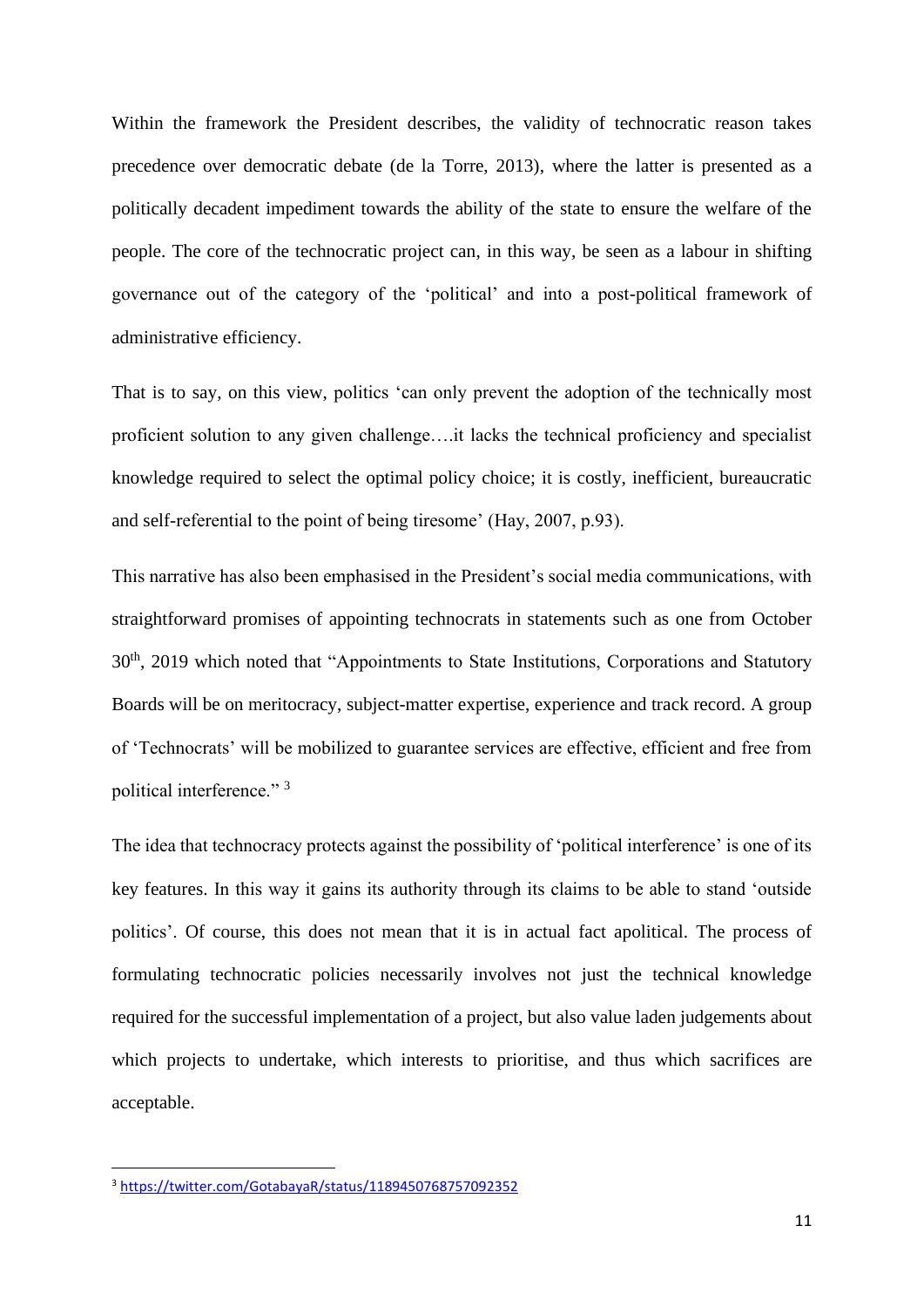The framing of technocratic governance as purely results oriented and post-political, allows the maintenance of a certain distance from the policies enacted and the costs associated with them. In this way there are significant political benefits to be gained from the presentation of policy as technocratic, expert-led and 'depoliticized'. This framing is particularly advantageous when such processes give rise to legitimate and politically inconvenient grievances which can then be safely disregarded as 'politicized' and not the legitimate demands of 'the people'.

The idea of technocracy being employed in the service of putatively apolitical development goals bears significant dangers in the context of such issues as civil liberties and minority rights in Sri Lanka.

This was made particularly clear with regard to the President's framing of issues of reconciliation and human rights in the North and East of the country. Demands for civil liberties and attention to issues of human rights and reconciliation have been presented as unpatriotic; demands which were concocted by politicians for which there was no genuine backing from the people (Fonseka & Dissanayake, 2020). For instance, when asked about reconciliation and human rights issues the President responded:

"I believe development is the answer. For the last so many years, Tamil political leaders and also Sinhalese political leaders were talking about things which were impractical only to fool the people. We should focus on what we can do first. Give everybody the opportunity to live as a Sri Lankan in this country. To get education, live a better life, get a good job and live in dignity. I will create that environment, let the other political things go on, you can't only focus on that."<sup>4</sup>

Such sentiments are grounded in a certain ideology about which political demands are legitimate and the responsibilities of the state therein. Development is framed as the central

<sup>4</sup> [https://www.youtube.com/watch?v=P9aymd\\_6V2k&ab\\_channel=BharatShakti](https://www.youtube.com/watch?v=P9aymd_6V2k&ab_channel=BharatShakti)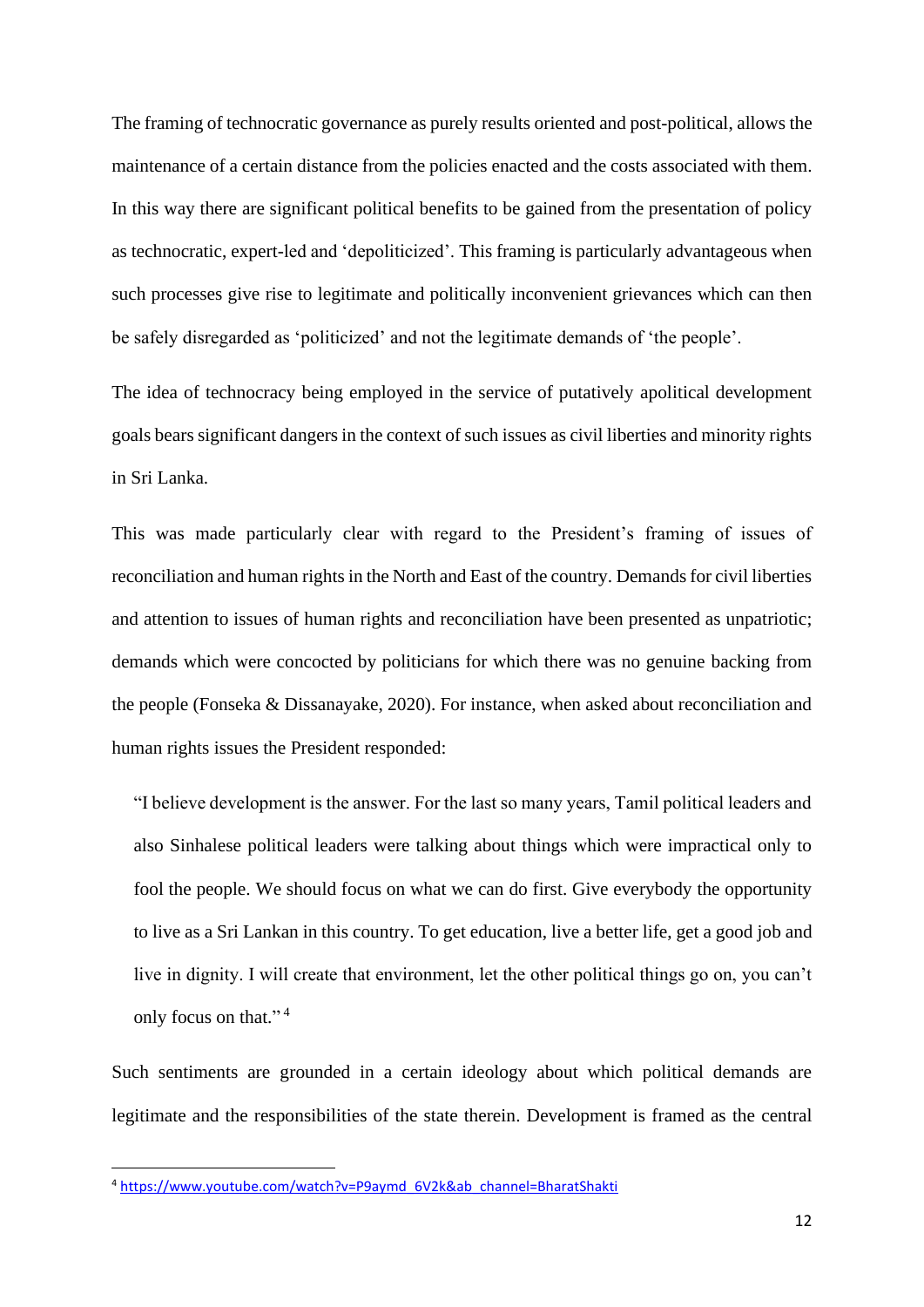solution to the problems of minorities, whilst considerations of civil liberties and human rights are framed as political distractions concocted by politicians.

This framing is grounded in both technocratic and populist narratives. Specifically, it invokes technocratic notions of legitimacy in claims of prioritising and bringing about development, and populist conceptions of what constitutes legitimate demands from 'the people'.

This is reflective of a more general intersection between technocratic narratives and populist ones in Sri Lankan politics, with significant implications for the country's political trajectory and the way this trajectory is perceived by its citizenry.

#### *The People's Technocrat*

Populism and technocracy are not distinct strategies resting uncomfortably side by side, but mutually inform one another in the political practice of the SLPP. We've established the technocratic nature of the SLPP's rhetorical strategy, but what makes it technocratic *populist* in nature and what is the significance of the confluence of these two modes of political thinking?

On first glance these ideologies would seem to be incompatible, and this has been reflected in much of the public discourse internationally. Technocracy and populism have been portrayed as opposing ideologies, each fuelled by the political threat represented by the other. However, the boundaries between the two ideologies may be more permeable than they first appear.

Indeed, it seems intuitive that a technocratic politics in which actors gain legitimacy from their status as experts is in opposition to a populist politics in which an authentic 'will of the people' is central. However, these forms of legitimacy are conceptually compatible, and in the Sri Lankan context, their combination is particularly politically resonant.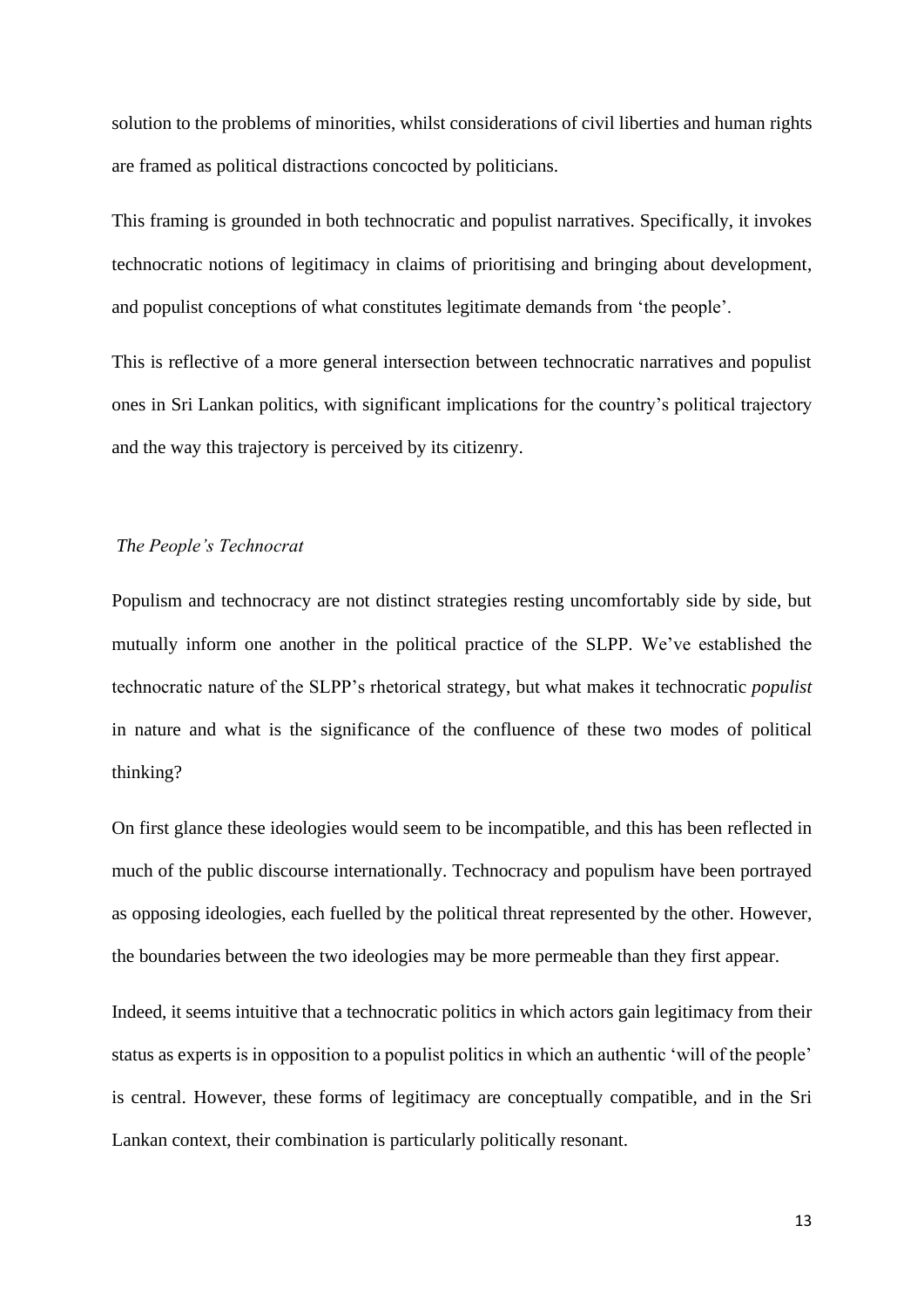These two modes of political logic share important elements in common that allow for their combination. Specifically, both populism and technocracy, oppose a 'procedural conception of political legitimacy' (Bickerton & Accetti, 2015). This is not to say either rejects democracy altogether, indeed the maintenance of procedural democracy is a foundational element of the Rajapaksa's brand of populism and its attendant notions of the will of the authentic people. Neither populism nor technocracy can be said to be inherently anti-democratic in this broad sense.

Rather, they both reject certain aspects central to *liberal constitutional* democracy in particular. Both reject the idea that processes such as parliamentary deliberation or the oversight of the legislature and independent committees, should interfere with the decisions of technocrats or those of the authentic representative of the people respectively.

In the Sri Lankan case technocratic populist narratives serve to devalue and present other forms of accountability as ones which are in opposition to this vertical accountability. Specifically, it presents horizontal accountability as one of these impediments.

The legitimation of the SLPP through the invocation of the will of the people, is itself at least partly constituted by the technocratic legitimation promised by SLPP technocrats. This makes sense when we consider the ways in which what Gotabaya Rajapaksa promised represented a welcome departure from the perceived administrative incompetence of governments that came before him.

While populism preaches the leader's proximity to the people, technocracy emphasises the leader's distance from inefficient and corrupt bureaucrats and politicians. In the Sri Lankan context, there is no conflict in between these orientations, the political paths charted by each ideology map onto one another. The corrupt elite are not a technocratic class but are constituted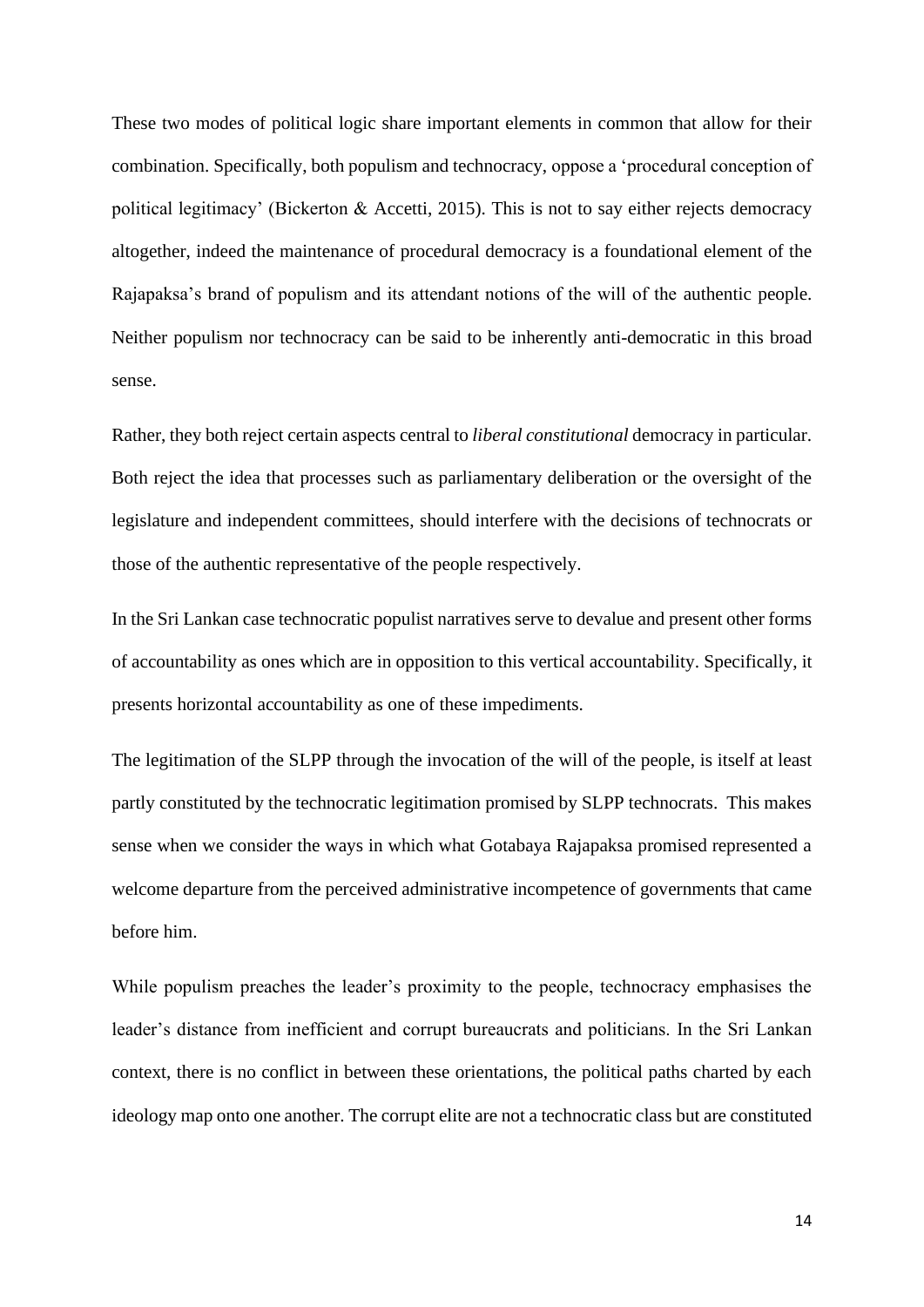in the popular imagination by incumbent politicians and bureaucrats who are perceived as both unscrupulous and incompetent in their handling of the machinery of the state.

The presentation of the SLPP's qualified technocrats as representatives of the people in opposition to a corrupt, inefficient and nepotistic political class is especially prominent in their communications, from campaign material to the President's speeches. For instance, in his first speech at the sitting of the new parliament, President Gotabaya Rajapaksa stated

"After I assumed office as the President, changing the existing system, a methodical procedure was introduced to appoint heads of Government institutions whereby qualifications of prospective appointees were examined through a panel of experts. A wellexperienced team of professionals, entrepreneurs and academics was appointed instead of relatives, acquaintances and followers"<sup>5</sup>

This technocratic rhetoric is combined with a populist self-presentation in which Gotabaya Rajapaksa is presented as the latest in a long tradition of authentic leaders of the people, but also an outsider to the corrupt political classes.

There is a significant performative element to this self-presentation. Even such actions as his decision to wear a suit to parliament instead of the traditional national attire, simultaneously portray him as a moderniser rather than a traditional autocrat, whilst also distancing himself from the incumbent political class.

Once again, the populist 'aesthetics of *proximity* to the people' (Muller, 2016) [emphasis added] weaves seamlessly with that of technocracy's *distance* from incapable incumbent politicians and bureaucrats. The idea that the President is a man of the people, engaging directly with those he represents, unencumbered by the mediation of ineffectual political structures has

<sup>5</sup> [http://www.pmdnews.lk/i-will-take-the-country-towards-prosperity-without-succumbing-to-any-force](http://www.pmdnews.lk/i-will-take-the-country-towards-prosperity-without-succumbing-to-any-force-president/)[president/](http://www.pmdnews.lk/i-will-take-the-country-towards-prosperity-without-succumbing-to-any-force-president/)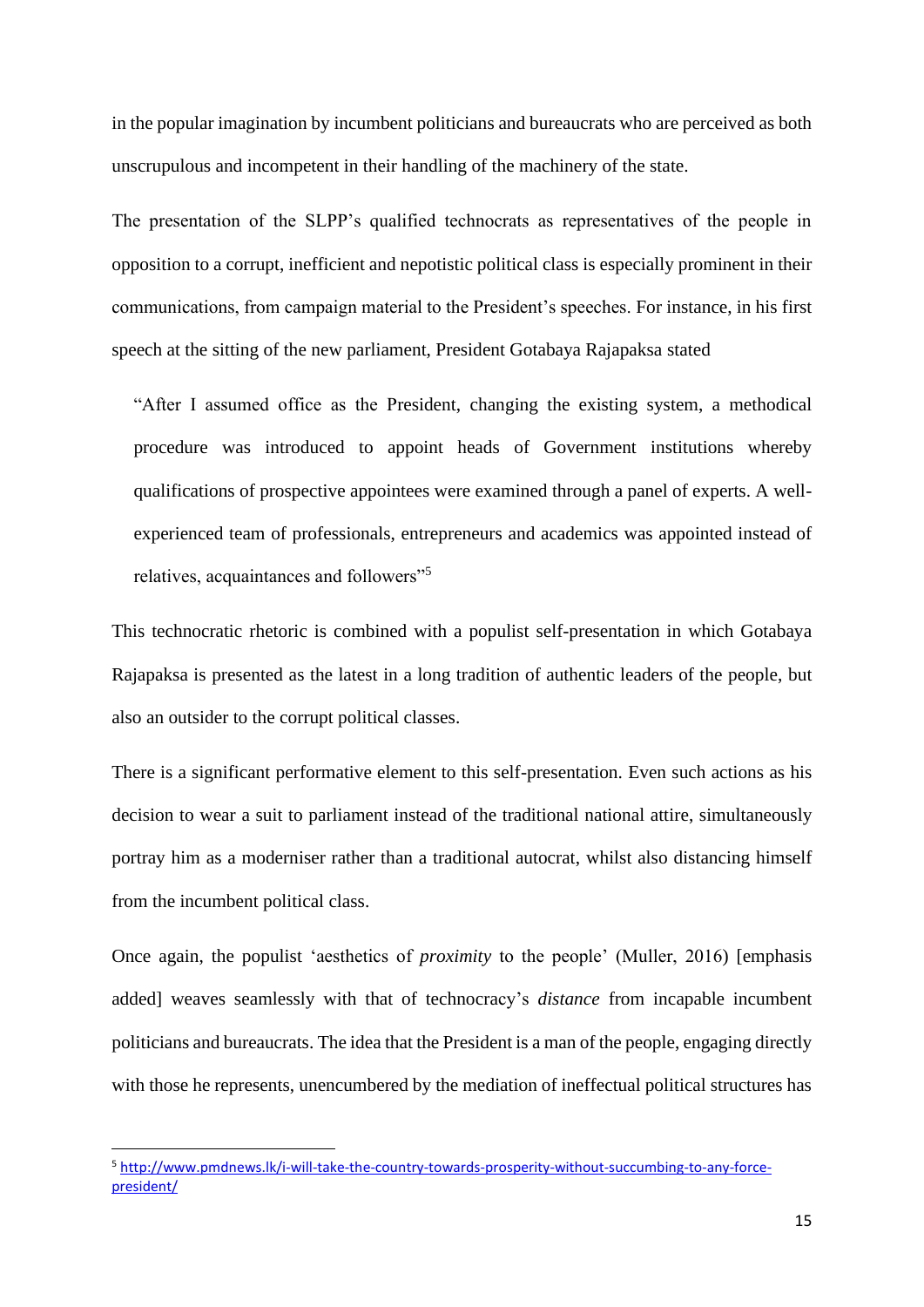been a key aspect of the performative governance of the SLPP.<sup>6</sup> It has been employed on many an occasion with the President's visits to Government offices<sup>7</sup> and has been extended to calls to ensure all civil servants meet with members of the public. During his inaugural speech on parliament Gotabaya Rajapaksa stated:

"In the current political culture, most of the people's representatives, after they get elected, neglect the prime duty of going to the people. When I travelled round the country in the recent past, this was confirmed by the people who voiced their grievance on this matter. Henceforth, ministers, State ministers as well as members of Parliament will fulfil this expectation of the people by visiting them often to understand their issues and find solutions to their issues." <sup>8</sup>

Despite these actions, the extent to which these technocratic populist promises have resulted in significant changes in the political culture is questionable. To a significant extent, the current administration has engaged in the same patterns of nepotistic establishment politics that both technocracy and populism position themself against. The actual composition of government, the ministers appointed to Cabinet positions and the politicians elected under the SLPP ticket have not been significantly different to those in previous elections. This is in addition to the several roles in Government assigned to members of the Rajapaksa family. With regard to these issues (at the very least), technocratic populism's functional role primarily as part of a political performance and a set of justificatory narratives is made apparent.

Despite these discrepancies, political performativity does not preclude the possibility that at least some of the political agents who engage in it buy into and attempt to translate such ideas

<sup>&</sup>lt;sup>6</sup> [https://www.presidentsoffice.gov.lk/index.php/2020/09/22/president-goes-grass-roots-to-address-peoples](https://www.presidentsoffice.gov.lk/index.php/2020/09/22/president-goes-grass-roots-to-address-peoples-grievances/?lang=en)[grievances/?lang=en](https://www.presidentsoffice.gov.lk/index.php/2020/09/22/president-goes-grass-roots-to-address-peoples-grievances/?lang=en)

<sup>7</sup> <http://www.ft.lk/Front-Page/President-visits-Werahera-RMV-office-calls-for-efficient-service/44-692465> <sup>8</sup> <https://www.parliament.lk/en/news-en/view/1882?category=6>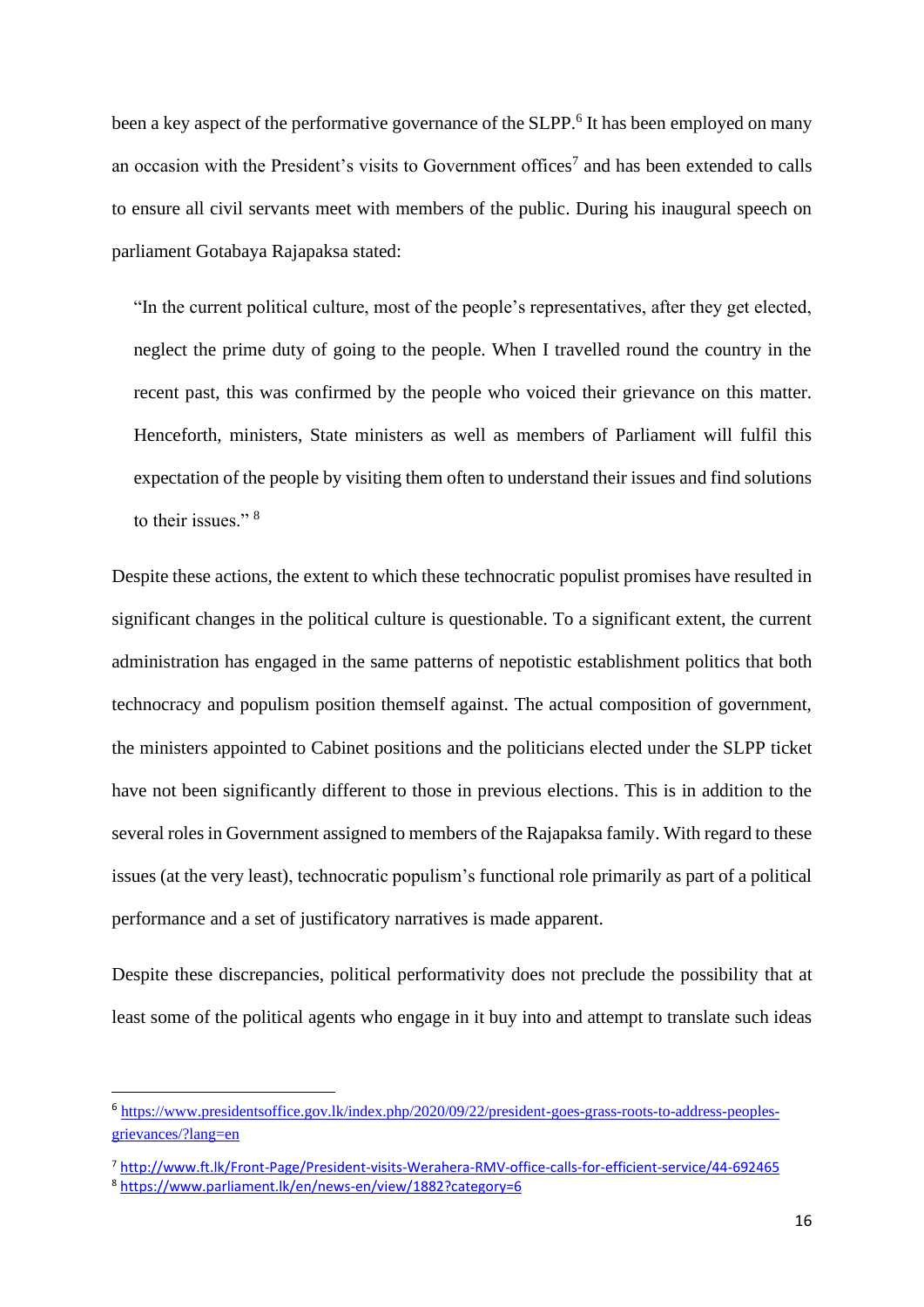into governance (Ding, 2020). However, what is perhaps more significant than the intentions of specific individuals within this technocratic populist coalition are the effects their narratives and the role they play in whitewashing processes of democratic backsliding and increased authoritarianism.

#### **III. Militarisation, Technocratic Populism and the Pandemic**

Technocratic populist rhetoric has served to justify and sanitize pre-existing trends which pose a threat to the maintenance of liberal constitutional democracy in Sri Lanka.

While processes such as militarisation and executive aggrandizement have already been underway, the technocratic populist narratives put forward by the new government provide them with further ideological fortification.

Corrosive features of such processes are not merely masked or sanitized, but are framed as structurally necessary aspects of the attempted transformation of the functioning and character of the Sri Lankan state. COVID 19 has provided the ideal context for the playing out of this narrative, allowing the government to accelerate both of these processes within the context of the pandemic response.

#### *Military Governance*

Militarisation has occurred via a number of avenues. Whilst initially this took place largely through military appointments and the gazetting of several ministries under the ministry of defence, 9 this trend has been accelerated in the pandemic period. The process of increased

<sup>9</sup> [http://www.ft.lk/front-page/31-institutions-including-Police-SIS-TRC-brought-under-Defence-Ministry](http://www.ft.lk/front-page/31-institutions-including-Police-SIS-TRC-brought-under-Defence-Ministry-purview/44-691465#.XfHfMjKk7Cx.twitter)[purview/44-691465#.XfHfMjKk7Cx.](http://www.ft.lk/front-page/31-institutions-including-Police-SIS-TRC-brought-under-Defence-Ministry-purview/44-691465#.XfHfMjKk7Cx.twitter)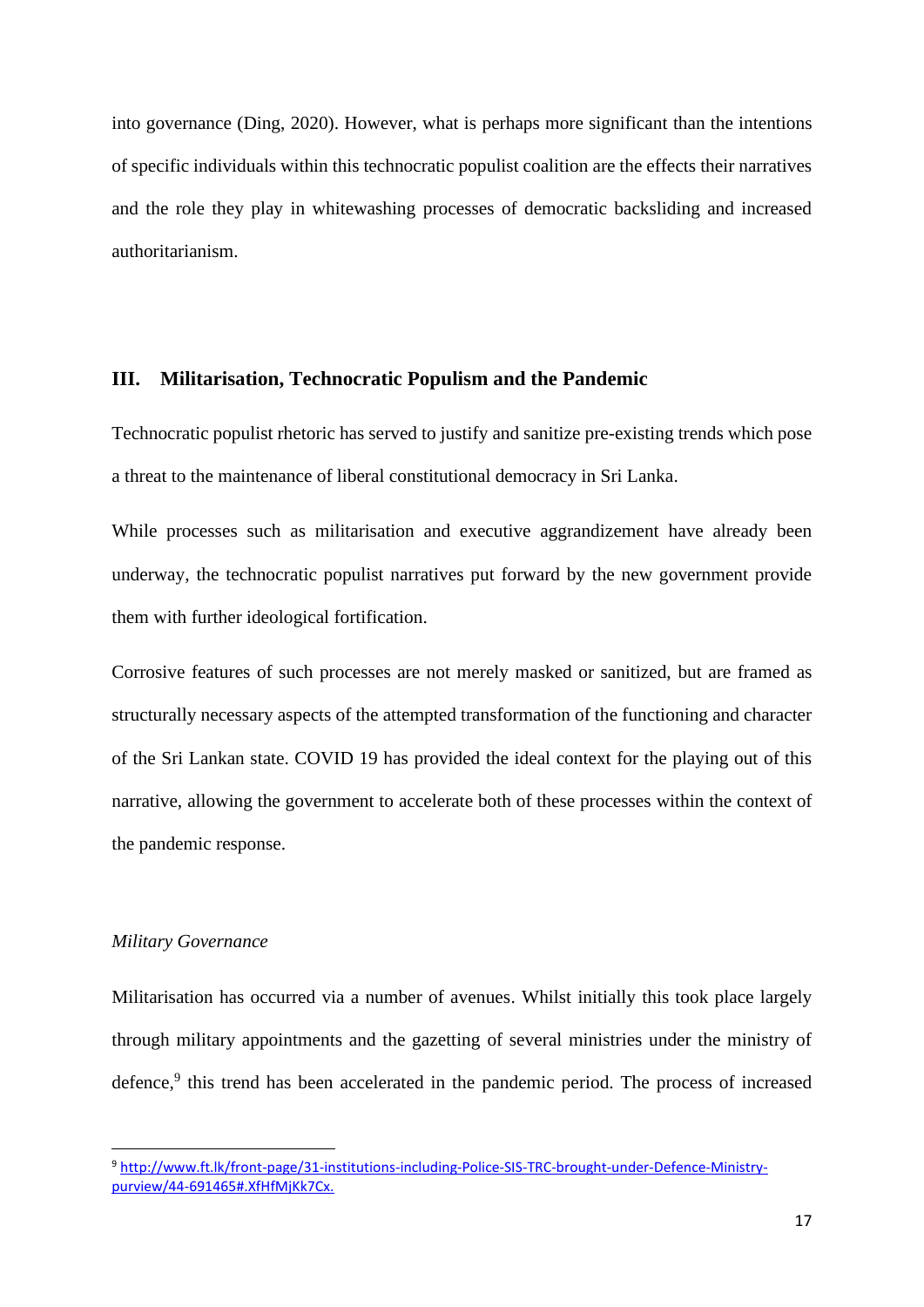militarisation has been exacerbated by the virus and the government's decision to place the military at the forefront with regard to the implementation of the COVID 19 response. The COVID 19 response from the military, has included their involvement in everything from on the ground implementation, to high level decision making through their involvement in the National Operation Centre for the Prevention of COVID-19 Outbreak (NOCPCO), headed by Lieutenant General Shavendra Silva.

Military involvement in governance is presented as a key component of a technocratic populist project which offers the solution to Sri Lanka's political challenges. In doing so, the post war political capital enjoyed by the military has been reinvested to produce a justificatory story for their further involvement in public administration. The idea of 'discipline' has been a key theme in the Government's campaign material<sup>10</sup> and the military is framed as a central actor in inculcating this discipline within the state.

The army is recast as a protagonist in a narrative where they take up the task of whipping the administrative state into shape for the benefit of the 'authentic people' who they represent. A political agent that is both technocratic in its impact on governance, and populist in terms of those it represents. That is to say military involvement in governance is simultaneously granted legitimacy by their perceived ability to provide administrative efficiency and 'get the job done', as well as the conception of the military as being an institution of 'the people' by much of the Sinhalese population.

<sup>10</sup> <https://gota.lk/sri-lanka-podujana-peramuna-manifesto-english.pdf> 'Discipline' is mentioned 22 times in the SLPP's 88 page manifesto.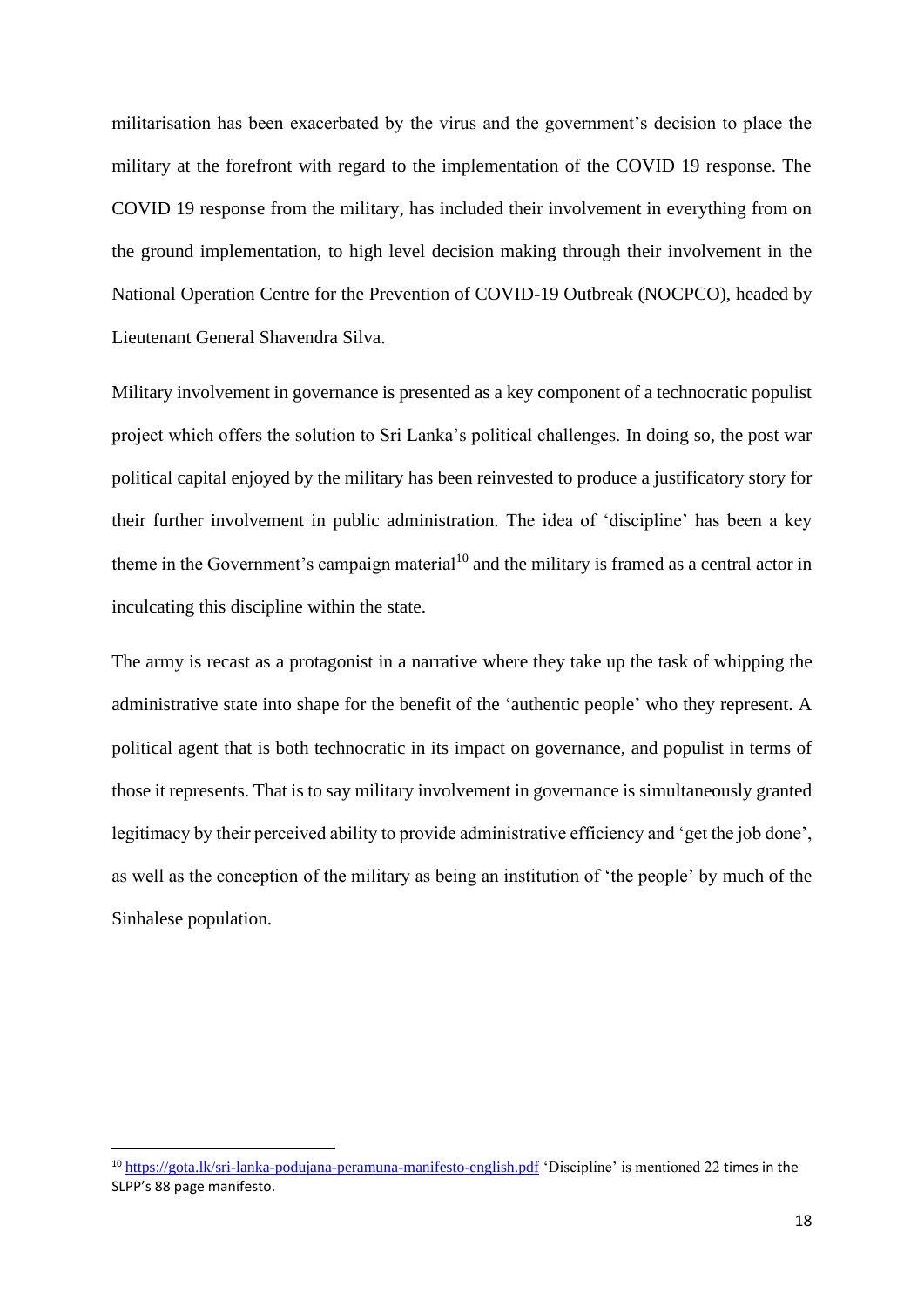### *Ape Kollo / Our Boys*

There is a significant populist element to the perception of the military in Sri Lanka. The military is considered a 'pro-people' institution by a majority of Sinhalese voters. Data from polls conducted in 2018 indicate that they enjoy more public confidence than traditional political institutions within the Sinhala community, with 'trust in the military' at 91.4% compared to 16.7% and 16% for political parties and parliament respectively. <sup>11</sup>

Further polls show that as much as 30% of the Sinhala community believe that 'the military should come in to govern the country<sup>12</sup>. Given the nature of this relationship with the military, there has been minimal criticism with regard to the Military's increased involvement in administration.

Militarisation has been accompanied by a programme of valorisation in which they have been painted as incorruptible. The end of the civil war has resulted in the military coming to be an exalted entity, largely beyond scrutiny or reproach from the majority voter base. Indeed, criticism of the military has come to be associated with a lack of patriotism and ungratefulness in the aftermath of the armed conflict. As such, assessments of the military's abilities to effectively perform in positions of civilian administration as well as the ascertainment of the threats that such a trend poses, are influenced by the place the military holds in the post-war political imagination.

Although political rhetoric and ideological framing has done much to create this image, there is a material basis to the perception of the military as an institution of the 'common man' at least in the Sinhala community. The demographics of the military play a key role here. For

<sup>11</sup> <https://groundviews.org/2020/06/14/authoritarianism-is-no-remedy-to-the-countrys-wounded-democracy/>

<sup>12</sup> [https://www.cpalanka.org/wp-content/uploads/2019/02/70-Years-of-Independence-Survey-Report-Social-](https://www.cpalanka.org/wp-content/uploads/2019/02/70-Years-of-Independence-Survey-Report-Social-Indicator.pdf)[Indicator.pdf](https://www.cpalanka.org/wp-content/uploads/2019/02/70-Years-of-Independence-Survey-Report-Social-Indicator.pdf)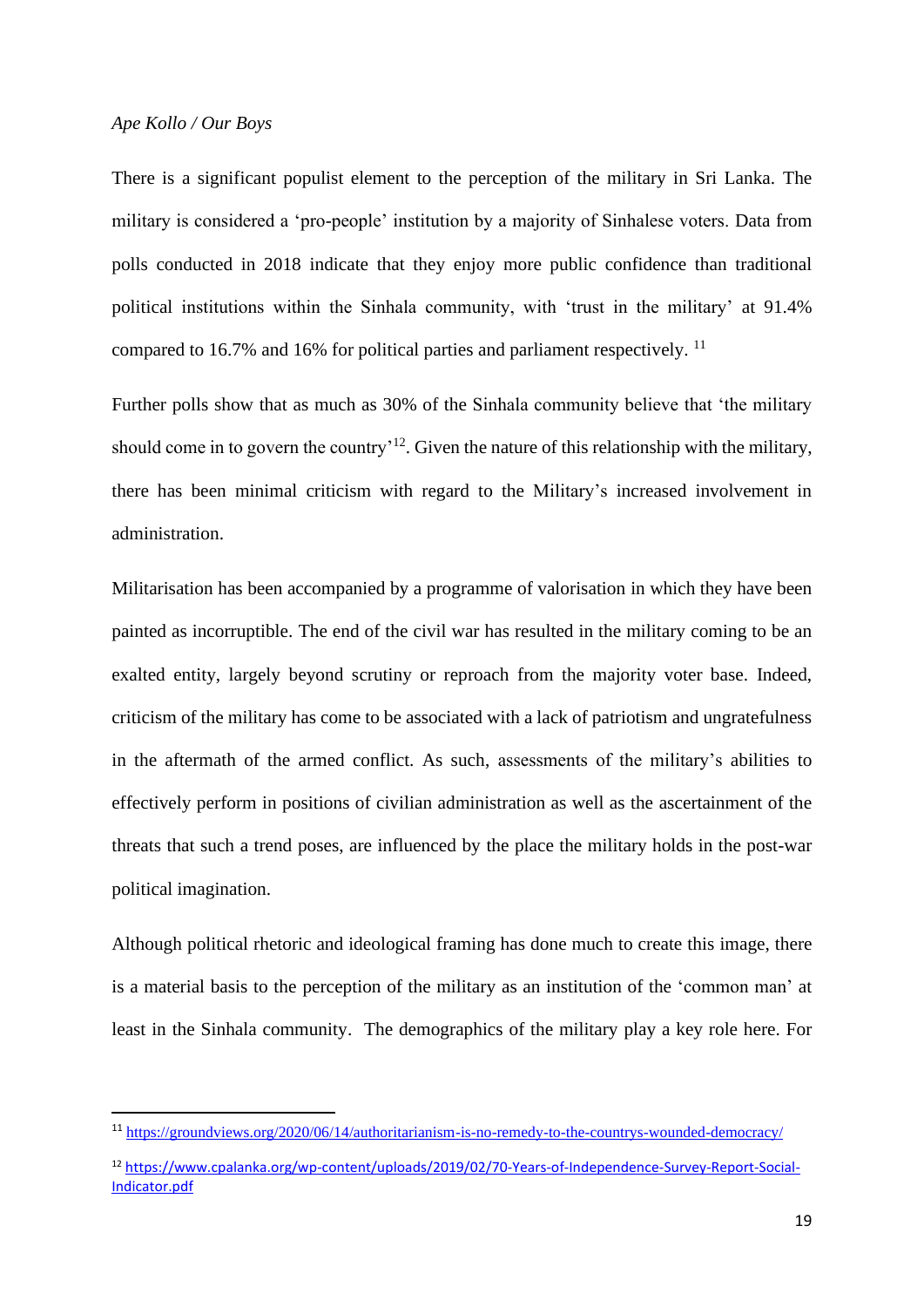much of the rural Sinhalese working class, the military has been one of the main providers of income. The military serves as one of the most important form of employment for young Sinhala men in much of the rural periphery. Among Sinhala men who have 'completed secondary school, but have no further education, where unemployment levels are high the military accounts for 17% of all employment' (Venugopal, 2018:113). This is a significant proportion of the population, accounting for half of Sinhalese men aged 18-25 (Venugopal, 2018). Much of this military employment is in the rural peripheries where private and government sector jobs are scarce, for instance in the Eastern province where it accounts for 23% of total employment in the area.

The 'pro-people' perception of the military has been used in order to justify their involvement in civilian administration, with government mouthpieces keen to invoke the military's populist credentials in order to justify this trend. This was apparent for instance, in a piece published in the state-run newspaper The Sunday Observer which argued that the military was being 'peopolised' rather than the state being militarised.<sup>13</sup> On this view, it is the military who are becoming a more civilian institution through their involvement in civilian administration.

However, this justificatory story does not stand up to scrutiny in light of the desired mechanism that military involvement has been instituted to bring about. As we shall see the stated purpose of getting the military involved in administration is precisely to change the functioning and character of the state apparatus. As such while it may be true that the military is a populist institution, this has little bearing on the question of whether the military is being 'civilianised'. Indeed, it is the very process by which the functioning of the bureaucracy becomes more and

<sup>13</sup> [http://www.sundayobserver.lk/2020/05/24/opinion/why-nobody-buys-spurious-](http://www.sundayobserver.lk/2020/05/24/opinion/why-nobody-buys-spurious-%E2%80%98militarization%E2%80%99-story) [%E2%80%98militarization%E2%80%99-story](http://www.sundayobserver.lk/2020/05/24/opinion/why-nobody-buys-spurious-%E2%80%98militarization%E2%80%99-story)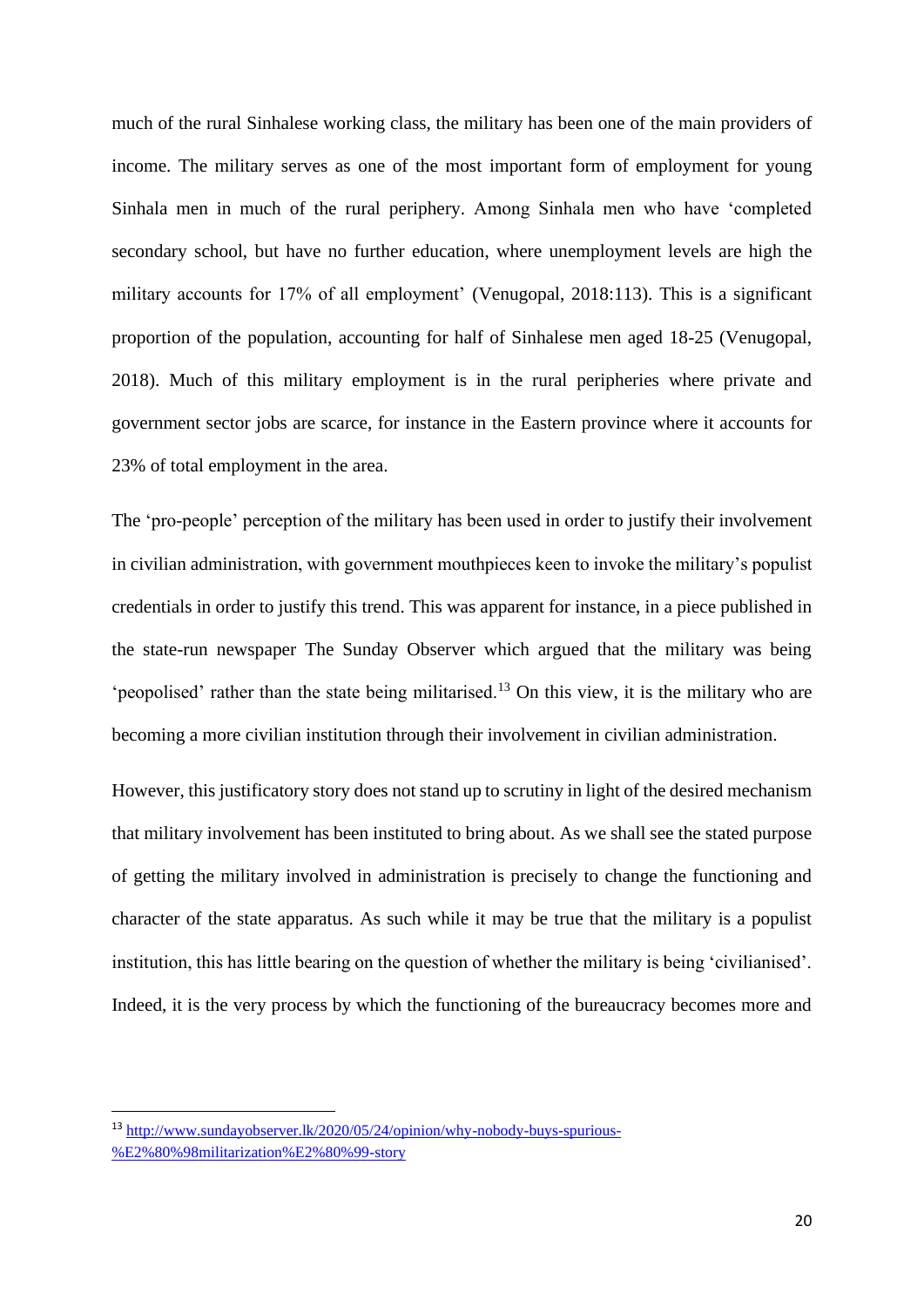more military-like in character which represent the purported mechanism by which efficiency is increased.

The origins of the perceived increase in efficiency through military involvement are the very same as those out of which arise the fears of militarisation and threats to democracy. What proponents laud as the inculcation of 'discipline' both within the state and with regard to the way governance is carried out, are the very same processes which inspire worries of a military state.

This typifies a more general trend with regard to the activities of the government, the solutions offered by technocratic populism and fears of de-democratization. Processes such as militarisation are not presented as undesired effects to be tolerated, but rather are presented as providing the very mechanisms by which problems of administration are solved.

#### *Technocracy, the Military and COVID 19*

Militarisation is not only framed as a 'pro-people' populist development, but as a key feature of a broad technocratic project designed to increase the efficiency of the state and bring about the political goals of development and security. The footing of the military in civilian administration has been bolstered by the technocratic focus on efficiency and the resultsoriented legitimacy it promises.

This narrative has been put forth most explicitly in the context of the COVID-19 crisis, where the efficiency and expertise of the military has been framed as the primary reason for what had initially seemed to be an effective pandemic response.

A statement on the Ministry of Defence's website for instance lauds the efficiency of the military in implementing the pandemic response.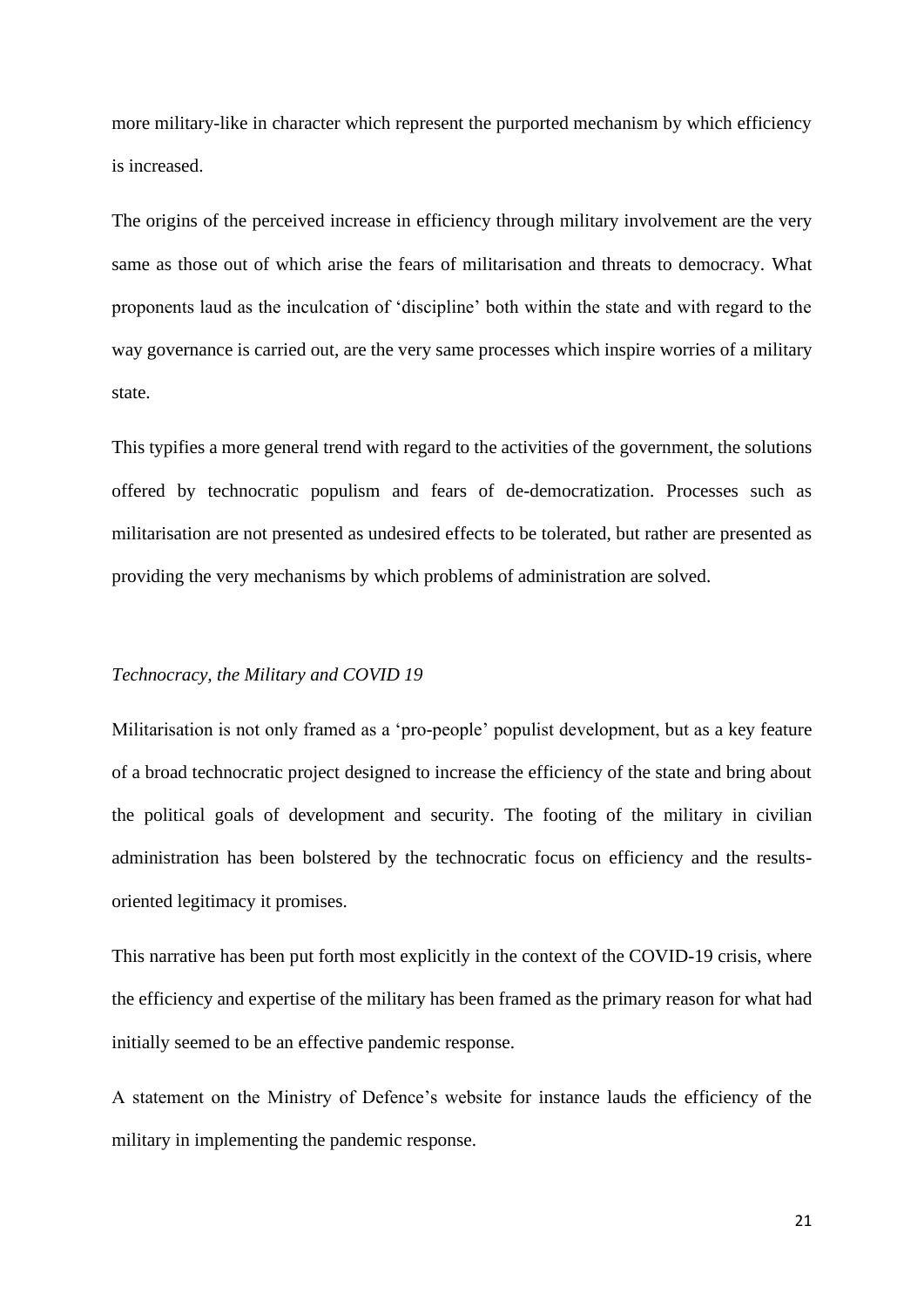"Extremely effective sanitization programs, military managed quarantine centres with commendable state of facilities for patients, food distribution programs during the initial stages of the pandemic etc. bear testimony to the greatest synergy built upon the perfect blend of the efficiency of the military with the praiseworthy proficiency of the health sector of Sri Lanka in countering the invincible threat thus ensuring the country's national security."<sup>14</sup>

In addition to the contribution of the military to efficiency and its links to technocratic legitimacy, militarisation is justified through the framing of the military as a kind of technocratic actor in its own right. The military's expertise with regard to matters of security has been instrumentalized through the reframing of the pandemic as a security threat, the kind of threat the military has the unique capability of being able to resolve.

In the aftermath of the Easter Sunday attacks and the failures of the Yahapalanaya Government of 2015-2019, national security came to prominence as a central political issue to an extent that had not been seen since the end of the civil war. The expertise of the military and the promise of its increased integration into the functioning of the state thereby became a valuable political commodity in the run up to the 2019 Presidential elections. This securitized framing of the COVID response was made clear in a number of statements by high ranking military figures. Major General Kamal Gunaratne for instance stated:

"The military has to fight with the enemy that will destroy the entire nation if not properly fought. Therefore, the military is saddled with a huge responsibility to ensure national

<sup>14</sup>[http://www.defence.lk/Article/view\\_article/2463?fbclid=IwAR2KZ0FHQt6VQnfWNUhebfg4dtxABatALrNQ8tT](http://www.defence.lk/Article/view_article/2463?fbclid=IwAR2KZ0FHQt6VQnfWNUhebfg4dtxABatALrNQ8tTaaRJTk5ZFlqRtETfGW5A) [aaRJTk5ZFlqRtETfGW5A](http://www.defence.lk/Article/view_article/2463?fbclid=IwAR2KZ0FHQt6VQnfWNUhebfg4dtxABatALrNQ8tTaaRJTk5ZFlqRtETfGW5A)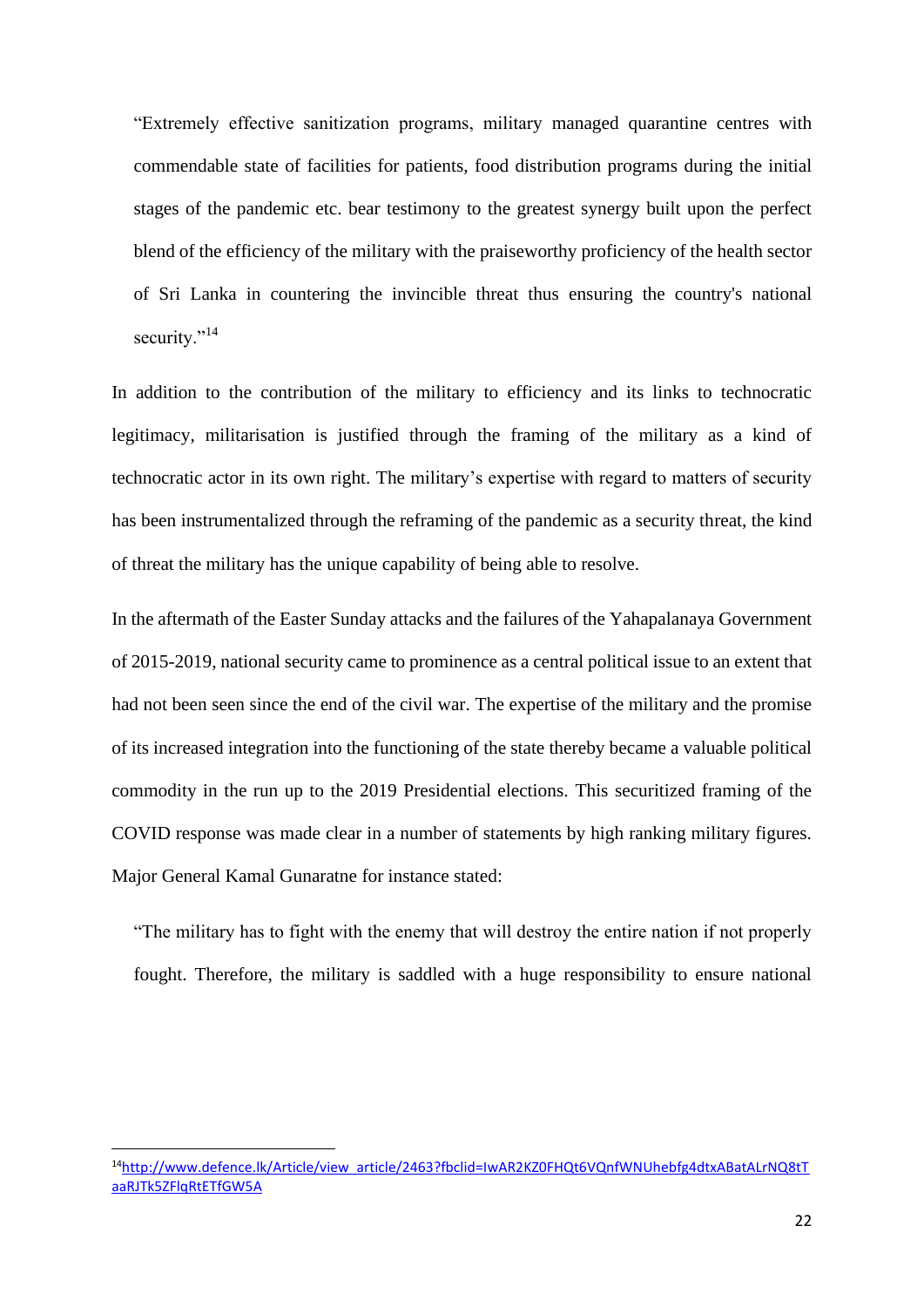security whether it is a threat or an attack from terrorists, a pandemic or natural disaster. Similarly, even in a pandemic the military is tasked to ensure national security."<sup>15</sup>

Anil Jasinghe, the Former Director General of Health Services reiterated this message noting that the COVID response 'is like the war on terror, the difference is the enemy.' 16

This kind of rhetoric plays a crucial role in reframing the crisis in such a way as to emphasise military expertise as providing a solution. The military's position as a political institution that is fit to play an increased role in governance is increasingly consolidated as a result. Several dangers arise as a result of the securitization of the pandemic and the broader militarisation project it has taken place in the context of, each of which are obscured by technocratic populist narratives which have been produced to support it.

#### *The Threat of a Militarised State*

Four main dangers arise as a result of the securitization of the pandemic response as well as militarisation in general. Firstly, the effects on citizens' right to privacy and the threat of continued surveillance posed by the use of military intelligence in the COVID response. Secondly the structural threats to democracy coming from a lack of civilian oversight of the military. Thirdly, the effects with regard to approaching issues of human rights and finally the change in the functioning and character of the state apparatus itself, that is the increasingly militarised character of governance.

The role of the military in surveillance will have significant impacts on civil liberties and privacy in Sri Lanka. Military intelligence has been used in the contact tracing process and has

<sup>15</sup> [http://www.sundayobserver.lk/2020/04/19/opinion/prompt-intervention-military-and-police-reduced](http://www.sundayobserver.lk/2020/04/19/opinion/prompt-intervention-military-and-police-reduced-impact-covid-19-defence-sec-maj)[impact-covid-19-defence-sec-maj](http://www.sundayobserver.lk/2020/04/19/opinion/prompt-intervention-military-and-police-reduced-impact-covid-19-defence-sec-maj)

<sup>&</sup>lt;sup>16</sup> '360 with Anil Jasinghe', interviewed by Dilka Samanmali, Derana, 20 April.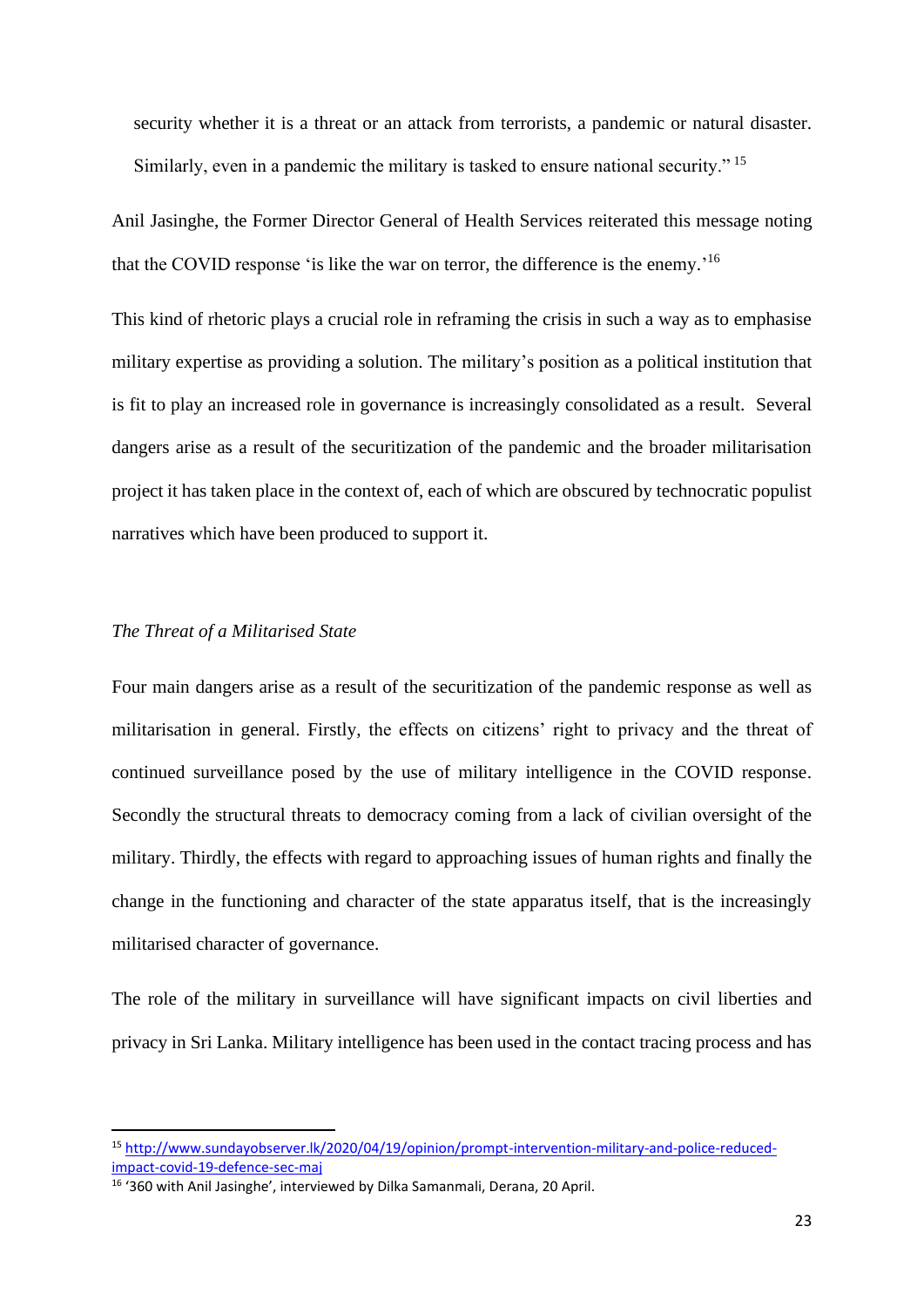been enthusiastically championed as one of the key reasons for the relative manageability of the pandemic at the initial stages.

The legitimisation of surveillance creates ample opportunities for the targeting of critics and the silencing of dissent, shielded by the threat of the pandemic, and the technocratic populist narratives put forth to place the military at the forefront of the pandemic response. The consolidation of surveillance infrastructure as well as the precedent set during this period may well set the stage for further incursions of the right to privacy of Sri Lankan citizens.<sup>17</sup>

In conjunction with the threat of continued surveillance by the military is the diminishing ability of civilians to exercise any form of oversight over the military. The decision-making process of the NOCPCO led by Lieutenant General Shavendra Silva has been opaque, making the exercise of accountability difficult. In the context of a pandemic response which was conducted in large part in the absence of parliament (the implications of which shall be further explored in section IV) this resulted in the military only being held accountable to an executive branch which it is deeply politically entangled with. This structural issue risks being extended beyond the pandemic period in the context of a 20<sup>th</sup> amendment with increases executive power as well as a near supermajority for the SLPP in parliament who support military involvement. In this context, the space for civilian oversight is rapidly shrinking, with worrying implications for the relationship between the military, the state and society.

The dangers of militarisation must also be understood in the context of the particular role the military has played in Sri Lanka's recent history. With regard to issues of human rights in particular, the interests of the military and those advocating for these issues are in many ways diametrically opposed. The military's increased role within the state present serious concerns

<sup>17</sup> [https://www.cpalanka.org/wp-content/uploads/2020/09/Discussion-Paper-Right-to-Privacy-updated-draft-](https://www.cpalanka.org/wp-content/uploads/2020/09/Discussion-Paper-Right-to-Privacy-updated-draft-4-1.pdf)[4-1.pdf](https://www.cpalanka.org/wp-content/uploads/2020/09/Discussion-Paper-Right-to-Privacy-updated-draft-4-1.pdf)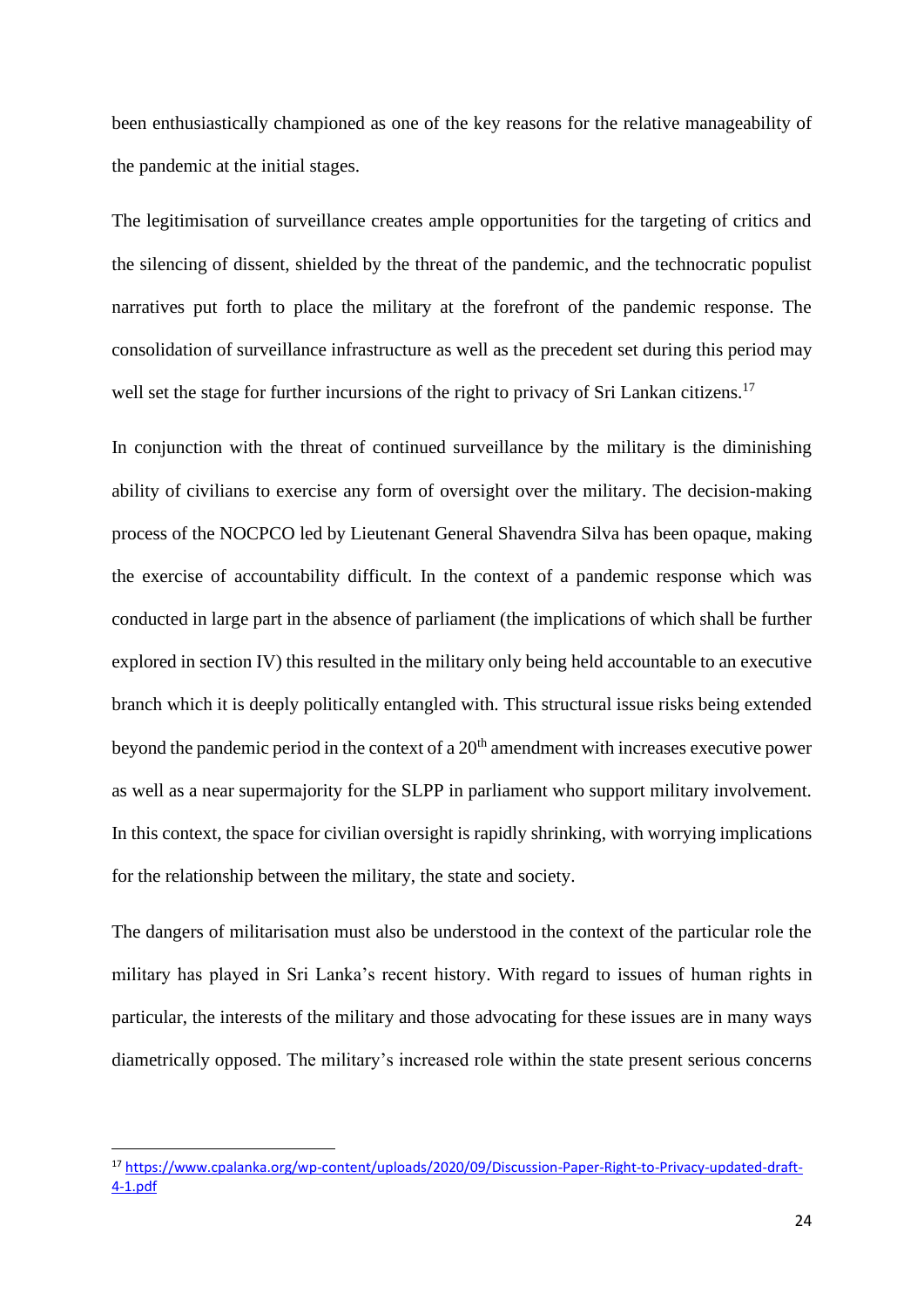with regard to the resolution of these issues and an acknowledgement of this antagonism must be central to any serious appraisal of the effects of militarisation.

There is also the issue of the institutional character of the military itself and the ways in which it has been set up to deal with problems. The militarisation of administration does not merely alter power dynamics and create worrying trends with regards to oversight, it also changes the very nature and functioning of the state itself. Specifically, it creates the threat of harmful effects on the way that policy is formulated and implemented, giving these processes an unduly combative character.

This has been apparent to a significant extent during the pandemic response, for instance with regard to the reported antagonistic and invasive treatment of workers in the Free Trade Zone who were suspected of being COVID positive.<sup>18</sup> This instance is reflective of a more general heavy-handed aggressiveness that comes as a result of the treating of issues of governance through the lens of war being waged.

Such instances are reflective of the fact that the origins of the dangers the military poses are a result of the institutional character of the military itself; the very same sources from which promises of efficiency and expertise are derived. For this reason, there is little possibility for military involvement to be 'civilianized', that is for it to be defanged and rendered more palatable. The threat that military involvement in administration imposes are intrinsic due to their institutional disposition.

Despite these significant and clear threats, the technocratic populist justificatory stories that accompany militarisation have served to garner consent from the SLPP voter base. This is

<sup>18</sup> [https://economynext.com/ensure-impartiality-of-brandix-internal-inquiry-worker-rights-collective](https://economynext.com/ensure-impartiality-of-brandix-internal-inquiry-worker-rights-collective-requests-boi-74811/)[requests-boi-74811/](https://economynext.com/ensure-impartiality-of-brandix-internal-inquiry-worker-rights-collective-requests-boi-74811/) [http://www.ft.lk/columns/Sri-Lanka-Vulnerable-groups-pay-the-price-for-militarisation](http://www.ft.lk/columns/Sri-Lanka-Vulnerable-groups-pay-the-price-for-militarisation-of-COVID-19-response/4-708073)[of-COVID-19-response/4-708073](http://www.ft.lk/columns/Sri-Lanka-Vulnerable-groups-pay-the-price-for-militarisation-of-COVID-19-response/4-708073)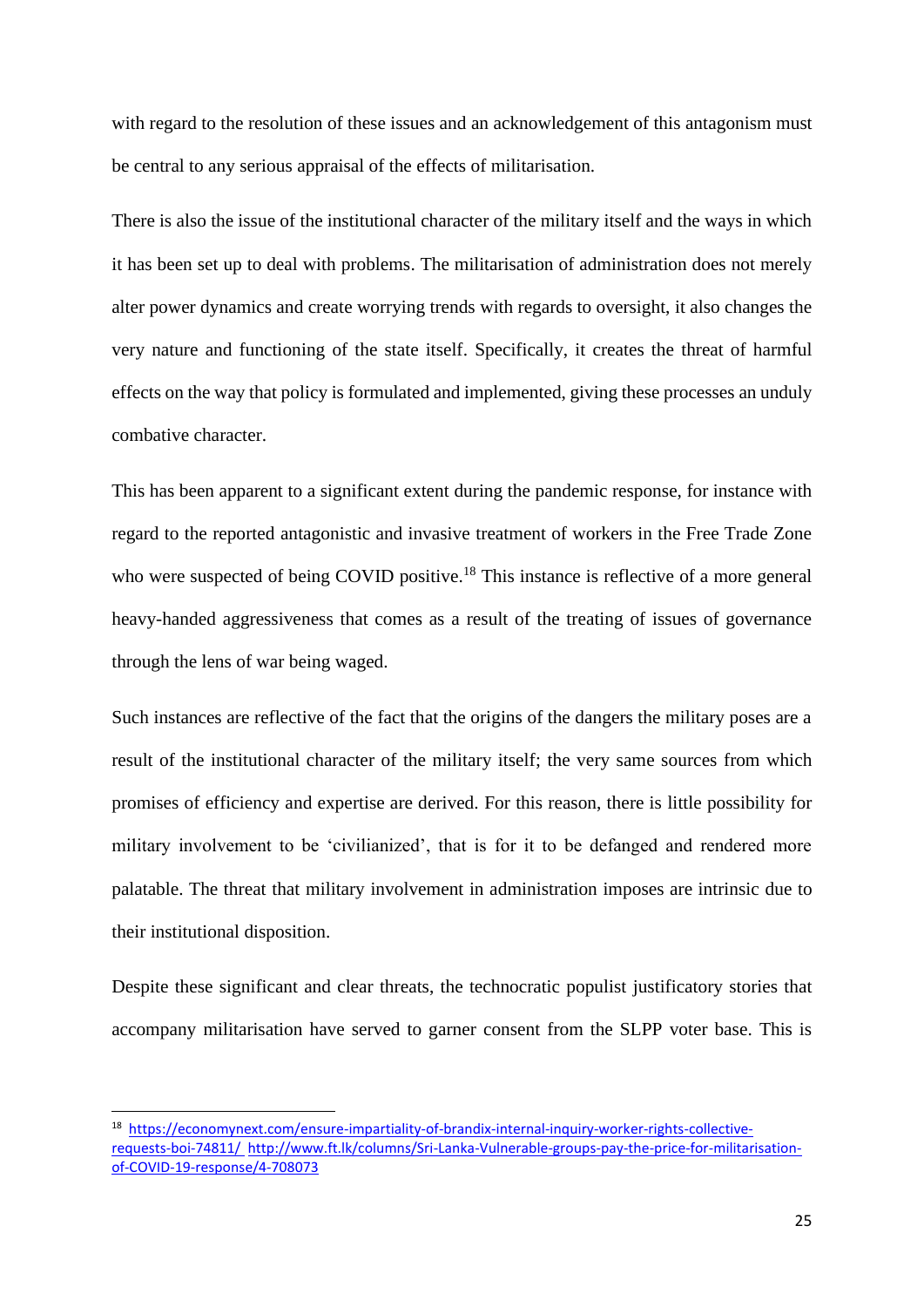consent which has been derived to a significant extent from the lens of national security and the notion of military efficiency. The military has been displayed as possessing the kind of expertise required of them to administer responses to crises of various kinds, be they the threat of terrorism or even a public health crisis. This operates in tandem with a parallel set of narratives regarding the military as an institution that is more 'of the people' than other institutional and political actors; any antagonisms thereby laundered by their populist credentials. The structure of these narratives is not limited to the process of militarisation, but is also present within accounts which attempt to vindicate another long-term political trend, that of executive aggrandizement.

### **IV. Executive Aggrandizement**

Technocratic populist justifications serve not only to sanitize those aspects of the project of constitutional reform that are erosive to liberal democracy, but to present this very erosion as necessary to solving Sri Lanka's deep seated political and economic issues. The process of executive aggrandizement is one political phenomenon in which such justificatory narratives have been particularly pronounced.

Executive aggrandizement is the process by which 'elected executives weaken checks on executive power one by one, undertaking a series of institutional changes that hamper the power of opposition forces to challenge executive preferences' (Bermeo, p.10 2016).

The threat of executive aggrandizement has been a lingering presence in Sri Lankan politics, reaching its most recent high point under Mahinda Rajapaksa during his tenure as President. While this process was temporarily abated during the previous Yahapalanaya Government and the 19th amendment which imposed significant checks on presidential power, the failures of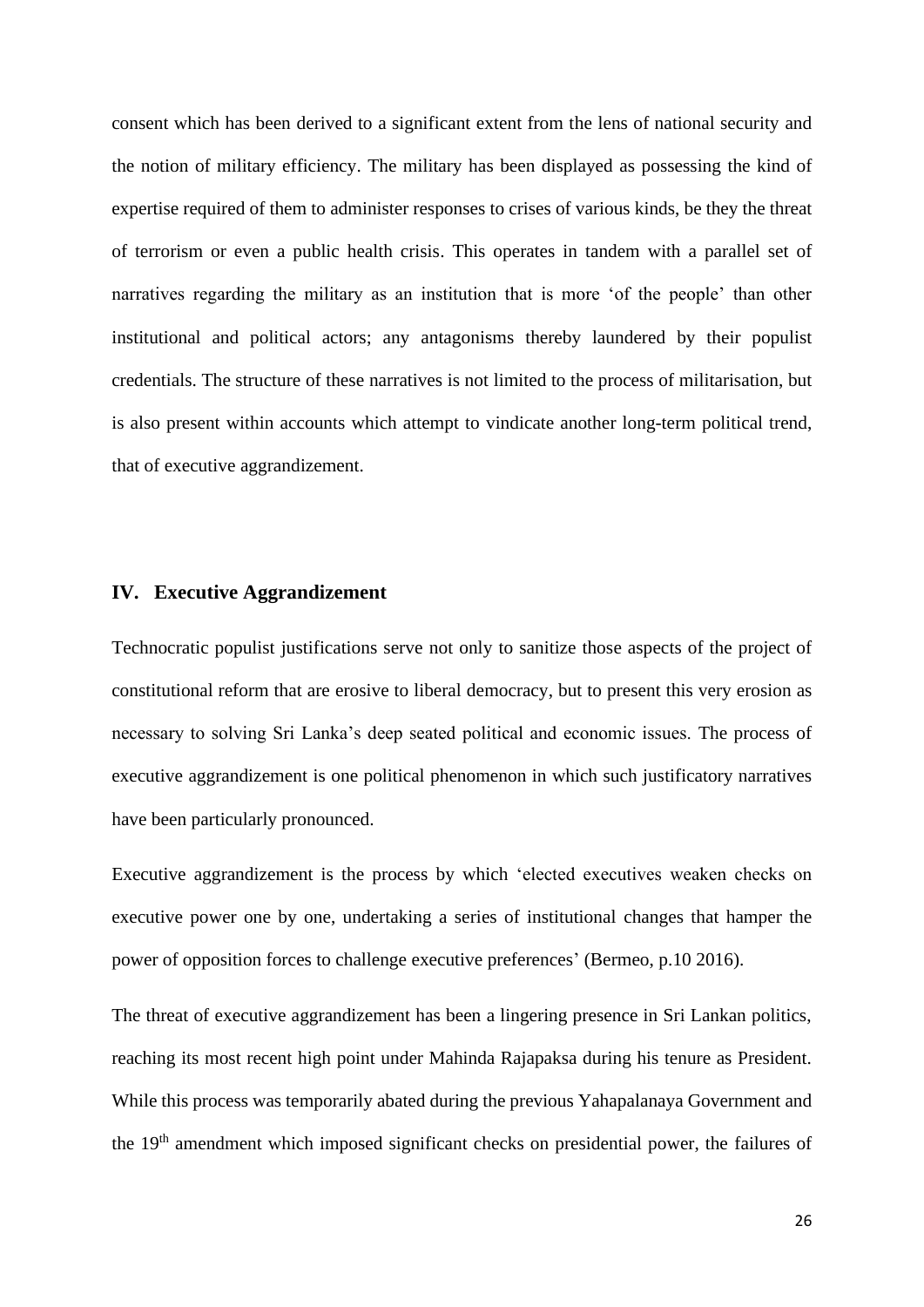governance during their tenure have contributed to the garnering of support for this process, which is now seeing an expected resurgence under the Presidency of Gotabaya Rajapaksa. Executive aggrandizement has been brought about through various routes. However, the most clear and significant of these routes is through the project of constitutional reform. Specifically, the proposed removal of the  $19<sup>th</sup>$  amendment, to be replaced by the  $20<sup>th</sup>$  amendment, as a precursor to the formation of a new constitution altogether. This paper will not go into detail on the specificities of what this entails, with the topic being covered comprehensively elsewhere.<sup>19</sup> Rather it will examine the ways in which technocratic populism framing serves to manufacture consent for this process.

As with militarisation, efforts to justify executive aggrandizement are two pronged. Old populist justificatory stories have been revamped under the current Government and given new impetus by the technocratic narratives which have been woven into them.

Executive aggrandizement has been justified with reference to two sources of populist legitimacy. Firstly, through the claim that both executive aggrandizement and the undermining of independent institutions required for it, has been mandated via popular sovereignty through the election of the President. Secondly, through the ways in which the substantive content of the project of constitutional reform draws from populist resources in its engagement with Sinhala nationalist ideas about sovereignty and statehood.

At the same time as these populist justifications are deployed, executive aggrandizement is argued to be necessary on the technocratic grounds that it is the only way to ensure efficient and competent administration in bringing about security and development.

<sup>19</sup> [https://www.cpalanka.org/wp-content/uploads/2020/09/Final-doc-Summary-of-Changes-Under-the-](https://www.cpalanka.org/wp-content/uploads/2020/09/Final-doc-Summary-of-Changes-Under-the-Proposed-20th-Amendment.pdf)[Proposed-20th-Amendment.pdf](https://www.cpalanka.org/wp-content/uploads/2020/09/Final-doc-Summary-of-Changes-Under-the-Proposed-20th-Amendment.pdf)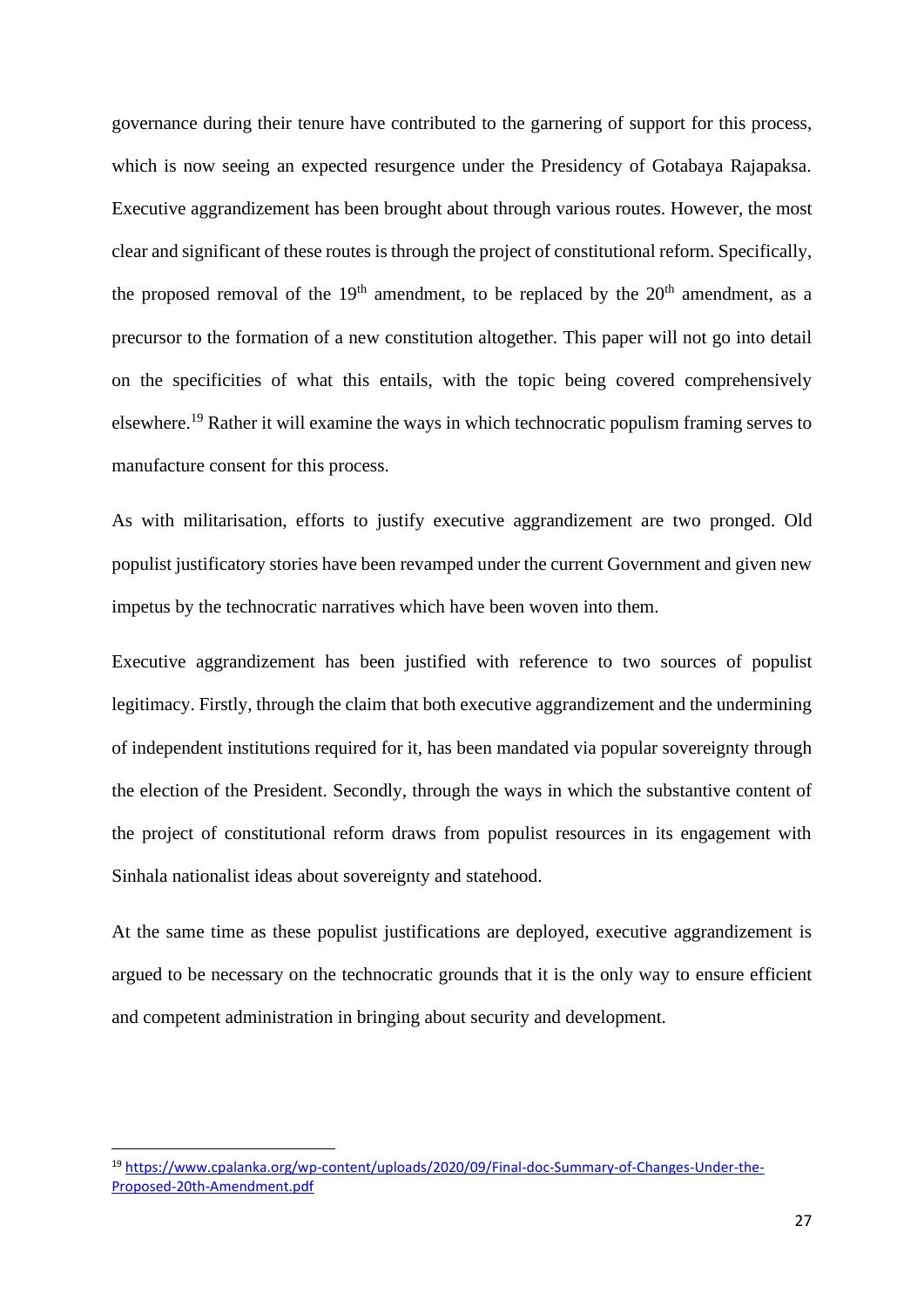#### *Popular Sovereignty and the Undermining of Independent Institutions*

One of the narratives used to justify the increasing concentration of executive power has been one in which the electoral mandate received by the President at the 2019 election (on a platform promising constitutional reform) is said to validate this process.

This narrative of the SLPP is one in which the democratic notion of popular sovereignty is used to undermine the institutions that exist to ensure oversight of those who have been democratically granted power. It advances a populist conception of illiberal democracy which depends on an emphasis on the mandate of the executive over other branches of government and institutions, with the former being framed as representing the office which bears the direct mandate of the people (Berneo, 2016).

As such in attempting to justify the provisions of the  $20<sup>th</sup>$  amendment, the SLPP has invoked a democratic agenda of its own. Indeed, the Government's technocratic populist narratives are not necessarily hostile to the democratic notion of majority rule, but rather to more specific liberal constitutional democratic ideals. They are hostile, in particular, to the independent institutions which exist precisely to ensure that the former does not result in the 'tyranny of the majority' (Mudde & Kaltwasser, 2017).

As such these narratives exploit points of tension within the conceptual architecture of liberal constitutional democracy and the compromises between competing values inherent to it. It attacks those institutional pillars which place limits on the power of governments over individuals and which ensure that checks and balances exist to prevent the accumulation and abuse of power by individuals in government. That is to say it delegitimizes horizontal accountability in favour of a putative commitment to vertical accountability. The entities who exercise the former, such as independent institutions and other bodies who provide oversight, are framed as a barrier to the unmediated relationship between the executive and his voters.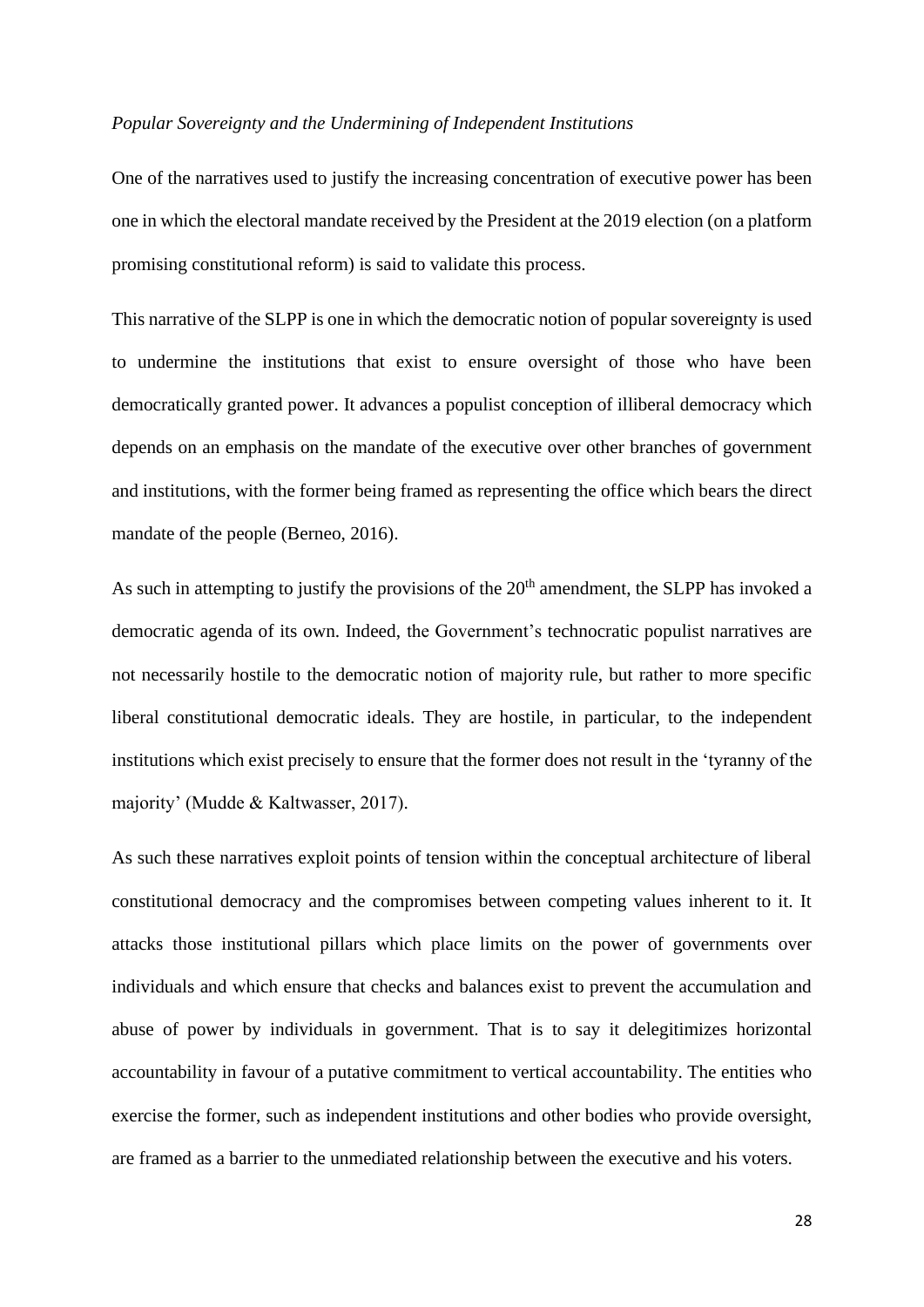The positioning of vertical and horizontal accountability as in opposition to one another, once again, incorporates both technocratic and populist sources of justification. This was encapsulated in remarks made by the President during a speech delivered to the Bar Association of Sri Lanka.

"The executive in particular has a mandate to act to fulfil the requirements of the people. It is therefore important that the judiciary does not obstruct the development efforts undertaken by the executive to ensure the wellbeing and prosperity of the people."<sup>20</sup>

This statement illustrates the way in which the SLPP have sought to justify executive aggrandizement by employing the idea that it is the President who has a direct mandate from the people and as such that checks on the executive amount to a suppression of the people's will. Processes such as judicial oversight are thus presented as undemocratic insofar as they hinder the enactment of the general will through the executive, as well as a hindrance to the objective of bringing about development and security for the people. The procedural legitimacy of judicial oversight is trumped by the populist notion of representation of the pure people as well as by the promise of performance legitimacy through the bringing about of development.

Though, as we shall explore in the final section, the specifics of this mandate and what actions it justifies have been an issue of contestation. It is fair to say that there was a widespread rejection of the Yahapalanaya Government and indeed the 19<sup>th</sup> amendment, however this was a rejection of those specific elements of that government and their project which contributed to their dysfunction. It was not a blank cheque for the accumulation of executive power. Public reactions even from supporters and members of the SLPP to the contents of the recently passed

<sup>20</sup> <https://economynext.com/judiciary-should-not-needlessly-interfere-with-legislature-and-executive-president-50809/>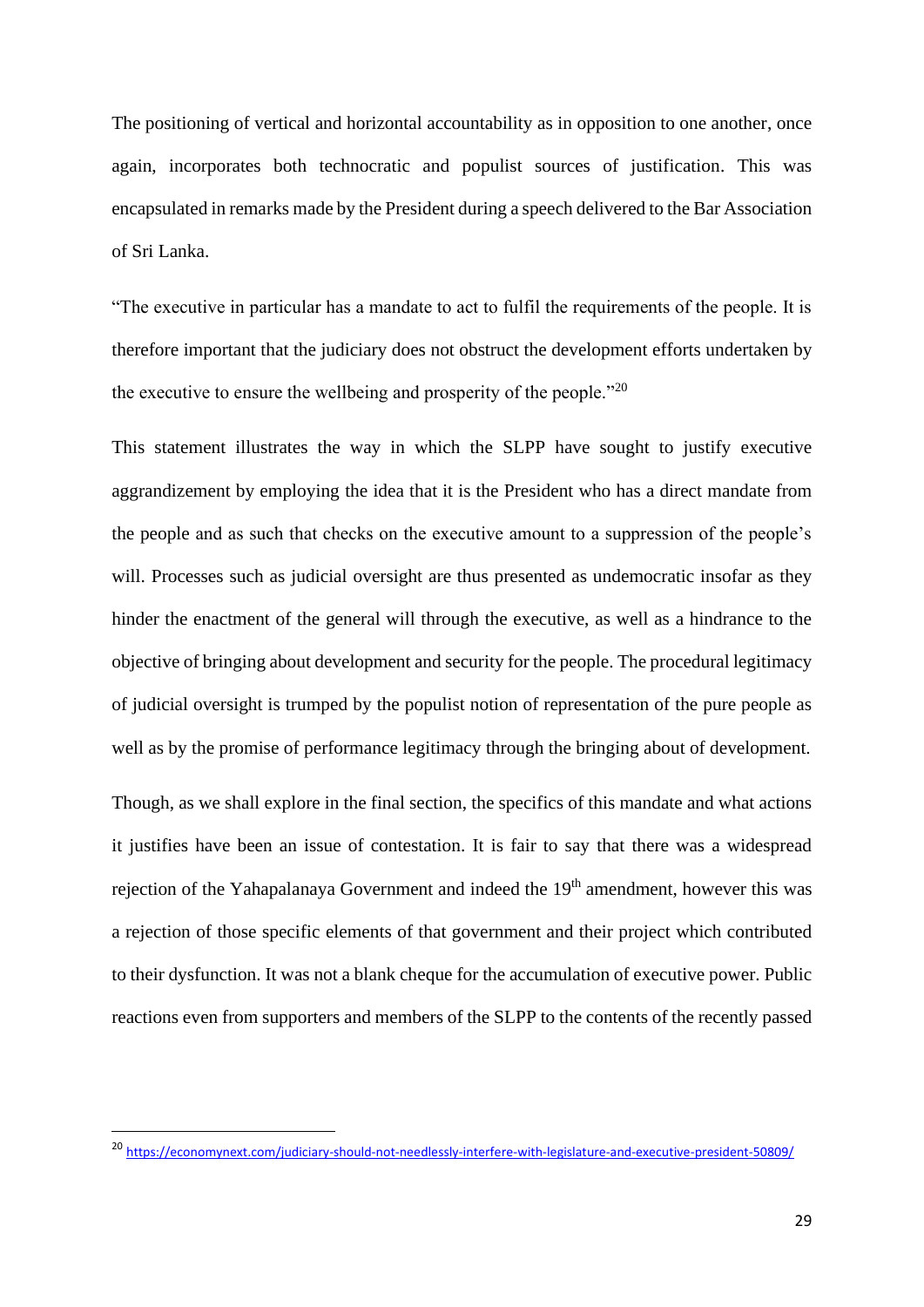20<sup>th</sup> amendment indicate that the loosening of checks and balances it entails has gone significantly beyond what the SLPP voter base have consented to.

#### *Ethno-Majoritarian Constitutionalism*

The SLPP also draws upon populist narrative resources to justify executive aggrandizement through its framing of this process as continuous with the political traditions of pre-colonial Sinhalese civilisation, part of a project in which the cultural identity of the Sinhala nation is reflected structurally in the contents of Sri Lanka's constitution.

The centralising tendency of current constitutional reforms cannot be understood without an understanding of the ways in which it is informed by populism by way of its connection with ethnic majoritarianism and Sinhala nationalist historiography.

In keeping with this project, the President has set up a Buddhist advisory council, who have praised the President for 'following (the) advice and implementing suggestions of the Maha Sangha.<sup>21</sup> The support of much (but crucially not all) of the Maha Sangha has allowed the President and his base to frame the broader executive aggrandizement project as continuous with that of the social and political tenets of a renewed Sinhala Buddhist civilisation*. <sup>22</sup>* Through claims to authenticity, the increasing accumulation of power and the possibility of authoritarianism are fashioned as part of a grander historical narrative, an act of fidelity to a cultural ideal.

<sup>21</sup> [https://www.presidentsoffice.gov.lk/index.php/2020/09/18/buddhist-advisory-council-commends-president-for-walking](https://www.presidentsoffice.gov.lk/index.php/2020/09/18/buddhist-advisory-council-commends-president-for-walking-the-talk/)[the-talk/](https://www.presidentsoffice.gov.lk/index.php/2020/09/18/buddhist-advisory-council-commends-president-for-walking-the-talk/)

<sup>22</sup> <http://www.ft.lk/news/Maha-Sangha-supports-President-to-create-most-suitable-Constitution/56-706013>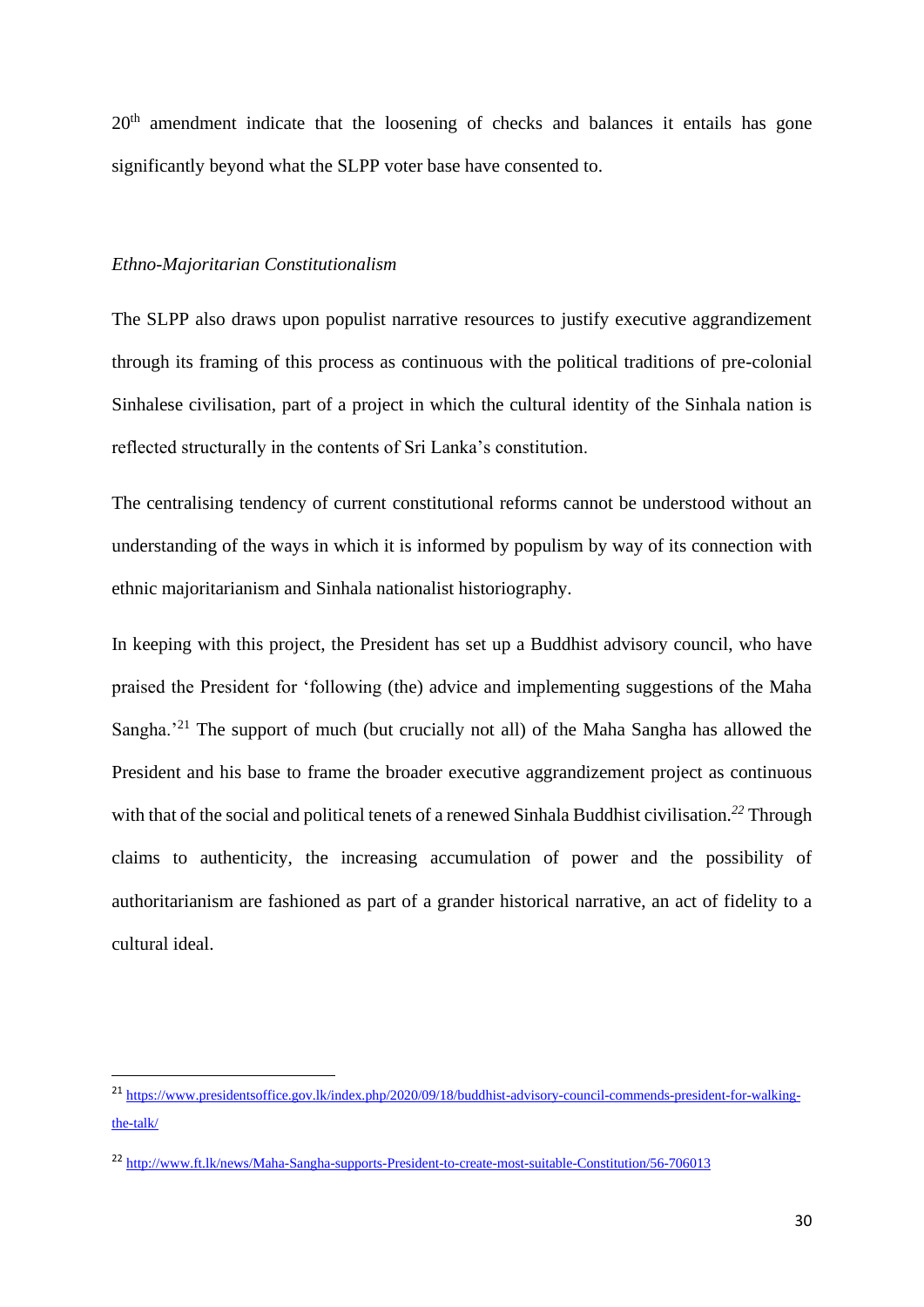The modern project of nationalist constitutional reform is founded on a deep rooted historical and ideological bedrock. Populist historiography produces conceptions of sovereignty and statehood which inform the conceptual underpinnings of modern constitutional project. This has been reflected in the proposals of pro-Government civil society groups such as Yuthukama and members of the Sinhala nationalist intelligentsia. Yuthukama were amongst the civil society groups who, in February 2020, submitted proposals to the President regarding the new constitution and the thinking that informs them may give us clues as to the intellectual foundations that the process of reform is likely to be built upon. Their proposal is one which draws heavily on both the Sinhala Nationalist 'Jaathika Chinthanaya' as well as the conceptual framework of the 'Civilisation-State' as a replacement to the Western nation state (Welikala, 2020). 23

On the view espoused by groups such as Yuthukama, Sri Lanka's current constitution and the political ideals underlying it are artefacts of a colonial period which "ruptured the seamless narrative of Sinhala-Buddhist history since the dhamma arrived on the island" (Welikala & De Silva Wijeyeratne, 2020). The restoration and continuation of this ruptured narrative is a key element of the new populist constitutional project, in the way that it represents a reorientation of a civilizational trajectory through the reconstruction of the state. This is a narrative that carries with it significant cultural resonance for much of the Sinhalese community and imbues it with a populist authority in its rejection of the values of the West and as such, the westernised elite. In weaving in this ideological narrative to their political project, the SLPP's technocratic populist ideology is able to bring together both ethno-majoritarian narratives of the reclamation of the heritage of Sri Lanka's civilizational past, to modernising developmentalist narratives of its future.

<sup>&</sup>lt;sup>23</sup> For an in depth treatment of Yuthukama's constitutional project see [https://groundviews.org/2020/07/08/the](https://groundviews.org/2020/07/08/the-coming-constitution-of-the-civilization-state/)[coming-constitution-of-the-civilization-state/](https://groundviews.org/2020/07/08/the-coming-constitution-of-the-civilization-state/)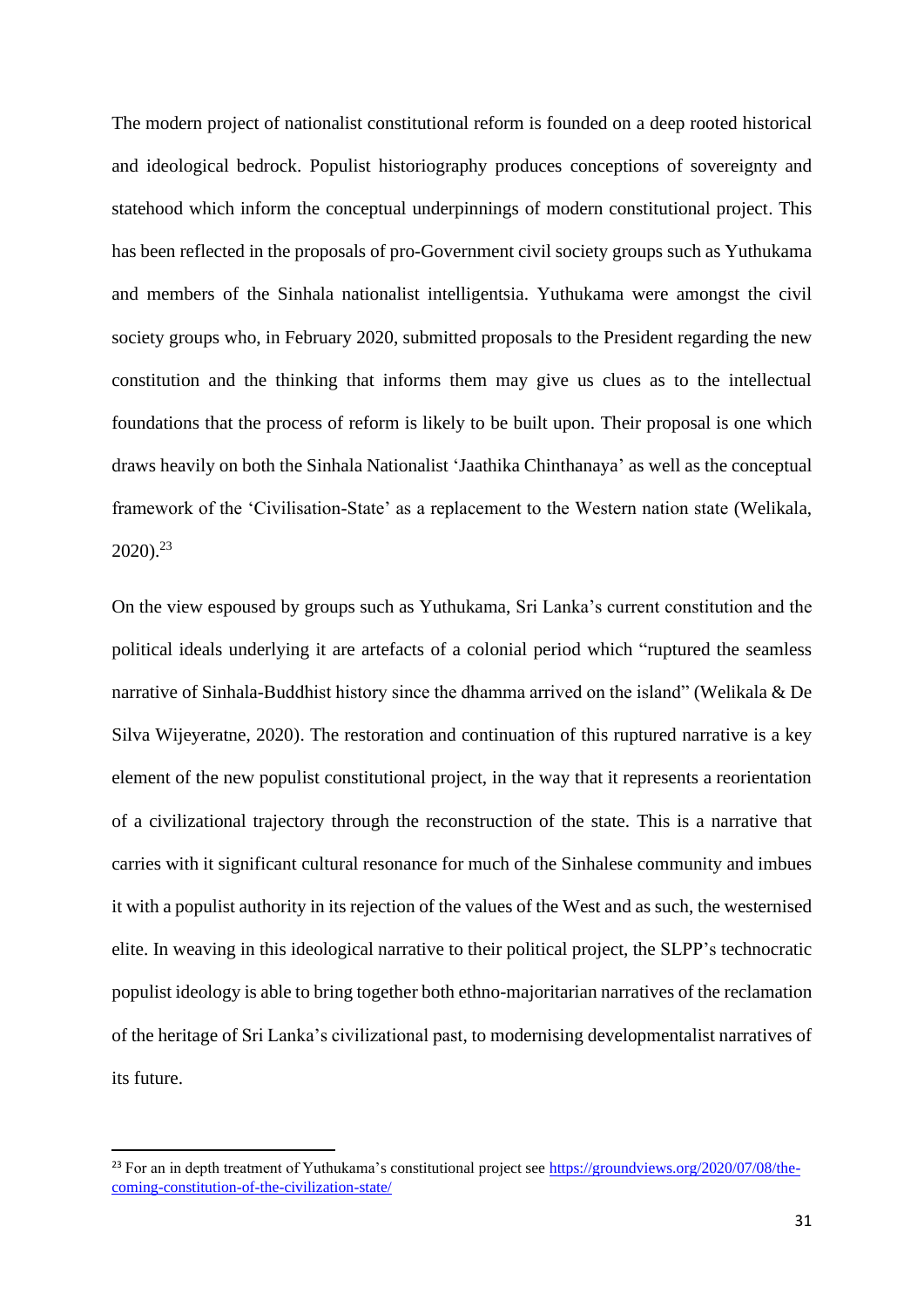#### *Technocracy, Development and Security*

In addition to the legitimacy derived from this project being 'of the people' is the technocratic legitimation it seeks to attain by invoking the administrative efficiency of centralised power and the tangible changes to citizens lives that can claim to be delivered therein.

This view has a significant amount of purchase amongst the voter base with 58.7% of the country believing that the country should 'have a strong leader, without worrying about parliament or elections' while 54% believed that the country ought to have 'an expert to make decisions according to what he believes is best for the country, without worrying about the parliament and election'.<sup>24</sup>

Underlying these views lie a mythology of the 'benevolent dictatorship' and the assumption that it will be benevolent of its own accord in the absence of checks and balances. While there is no public support for straightforward autocracy, as dissent even to the  $20<sup>th</sup>$  amendment has shown, a similar conceptual foundation underlies support for increasing the power of the executive, that of the privileging of performance legitimacy over constitutional democratic principles. Technocratic populist narratives are built upon this foundation.

These narratives have been particularly salient in a context in which the most readily accessible representative of these principles was the dysfunctionality of the previous Yahapalanaya government. The link between these principles and ambiguity with regard to the distribution of powers followed by a subsequent inability to govern effectively has been emphasised and weaponised by the SLPP. Development and security are framed as goals which are in

<sup>24</sup> [https://www.cpalanka.org/wp-content/uploads/2019/02/70-Years-of-Independence-Survey-Report-Social-](https://www.cpalanka.org/wp-content/uploads/2019/02/70-Years-of-Independence-Survey-Report-Social-Indicator.pdf)[Indicator.pdf](https://www.cpalanka.org/wp-content/uploads/2019/02/70-Years-of-Independence-Survey-Report-Social-Indicator.pdf)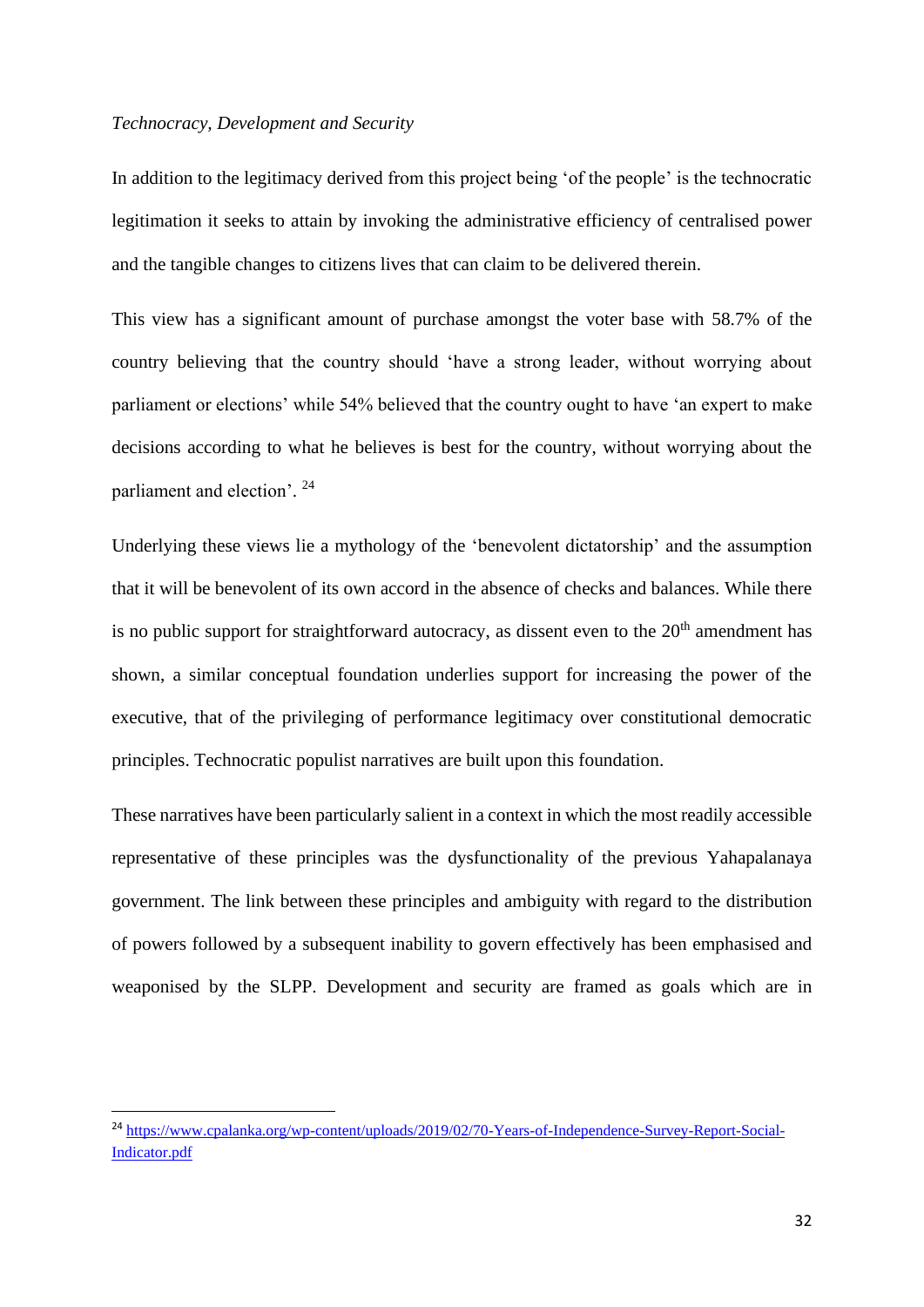opposition to political processes of accountability, the latter representing an obstruction to the executive's ability to carry out the will of the people.

This idea is conveyed most clearly with regard to discourse surrounding the stipulations of the 19<sup>th</sup> amendment in terms of the checks placed on the power of the executive. Minister G.L Peiris for instance has stated:

"If the Executive is to be so constrained and hamstrung in every way as to make coherent decision making and movement forward impossible, the inevitable outcome is stagnation, or worse, anarchy…. In truth, political power is not to be viewed with innate fear or obsessive suspicion. The contrary is a facile assumption, intuitively made with a total lack of dispassionate thought. Singapore, Malaysia, South Korea and Indonesia are telling examples of Asian countries which could not have achieved the remarkable economic development they did accomplish without the advantage of strong Executive authority."<sup>25</sup>

The folklore of benevolent autocrats plays a powerful role in Sri Lankan political discourse. In this regard, it must be noted that much of the animus behind nationalist populist politics is not just reverence for and a harking back to a glorious past, but a pervasive sense of mourning for a lost future. The examples of Singapore, Malaysia and the political mythology they have generated have been significant influences in this regard. In popular political discussions leaders such as Lee Kuan Yew are regularly cited as examples of autocratic leaders who were able to bring about development to countries which were once on the same economic footing as Sri Lanka.

Executive aggrandizement is thereby framed as a process that is part of a broader technocratic project; a process that is argued to be justified by the development paths of these countries. On

<sup>25</sup> <https://island.lk/why-the-hurry-about-20a/>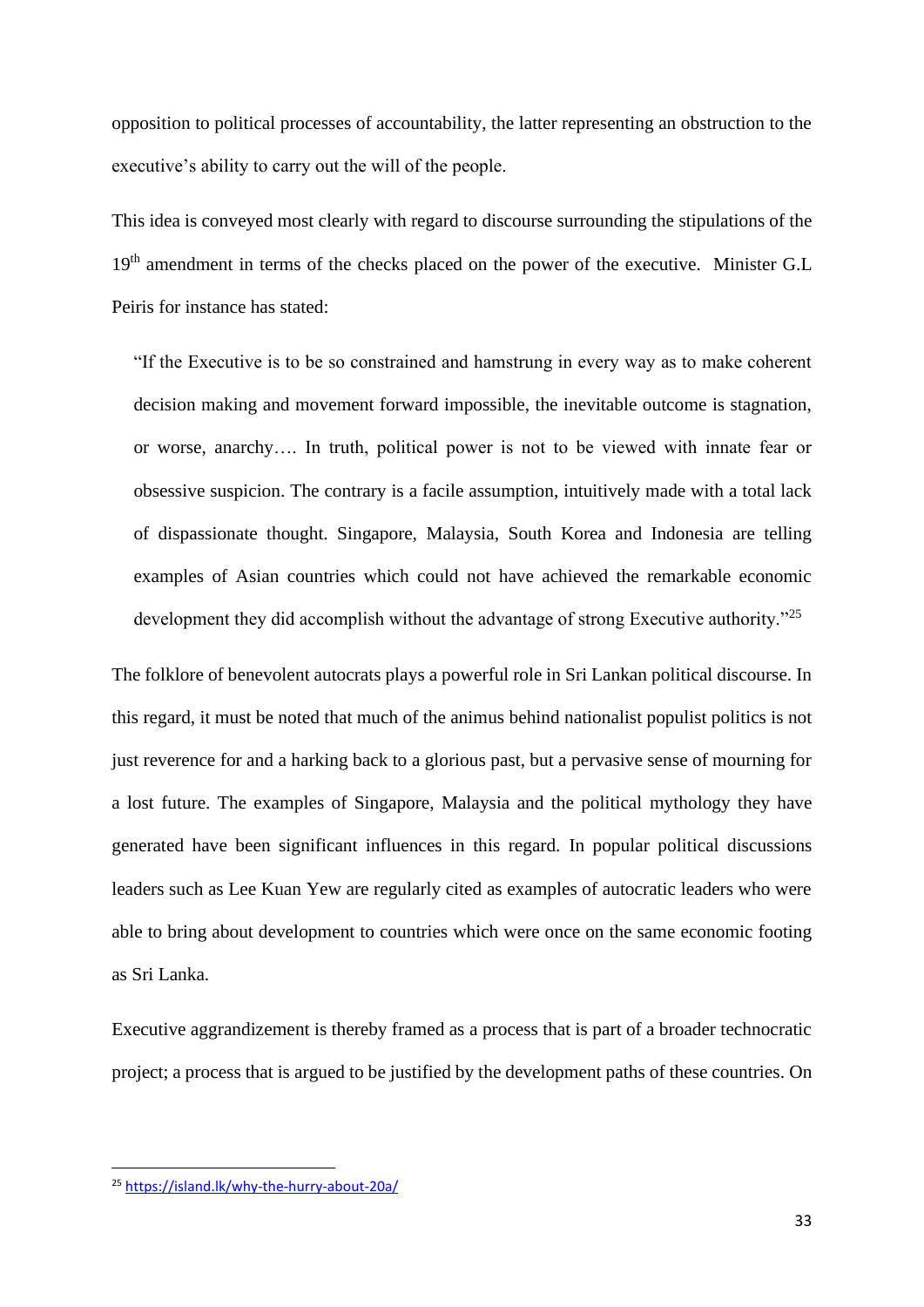this view, certain pillars of constitutional democracy may be dispensed with in favour of a developmentalist project whose results will provide their own form of legitimacy.

#### *Crisis and the Reception of Technocratic Populist Justifications*

The same technocratic populist narratives which propelled the SLPP into power have been leveraged to sanitize overreach of power and disregard for the law during the pandemic period. Many of the actions undertaken by the Government during the COVID 19 response which have been deleterious to constitutional democratic principles and the rule of law, have been framed as necessary through the ideological lens that has underwritten their tenure so far.

Several legal issues arose surrounding the dissolution of parliament, the postponement of elections and the constitutional dilemma that came up as a result. The previous parliament had been dissolved in the run up to the general elections and with the repeated postponement of elections, Sri Lanka was left without a parliament over the constitutionally mandated limit of three months.<sup>26</sup> As a result the pandemic response took place with a lack of legislative oversight*.* There are no prohibitions preventing the withdrawal of the proclamation of dissolution, thus allowing for the recall of a dissolved parliament. Fundamental Rights petitions were put forward by CPA, opposition politicians and several citizens calling for the proclamation of dissolution to be withdrawn and parliament recalled. However, the Supreme Court refused leave to proceed with the case, with no reasons provided for their decision.

Further legal issues emerged in the wake of this outcome, each of which amounted to the consolidation of the power of the executive. With the validity of the vote on account ending on

<sup>&</sup>lt;sup>26</sup> [https://www.cpalanka.org/wp-content/uploads/2020/03/Brief-Guide-I-\\_Evolving-Legal-Issues-in-the-](https://www.cpalanka.org/wp-content/uploads/2020/03/Brief-Guide-I-_Evolving-Legal-Issues-in-the-Context-of-COVID-19.pdf)[Context-of-COVID-19.pdf](https://www.cpalanka.org/wp-content/uploads/2020/03/Brief-Guide-I-_Evolving-Legal-Issues-in-the-Context-of-COVID-19.pdf) .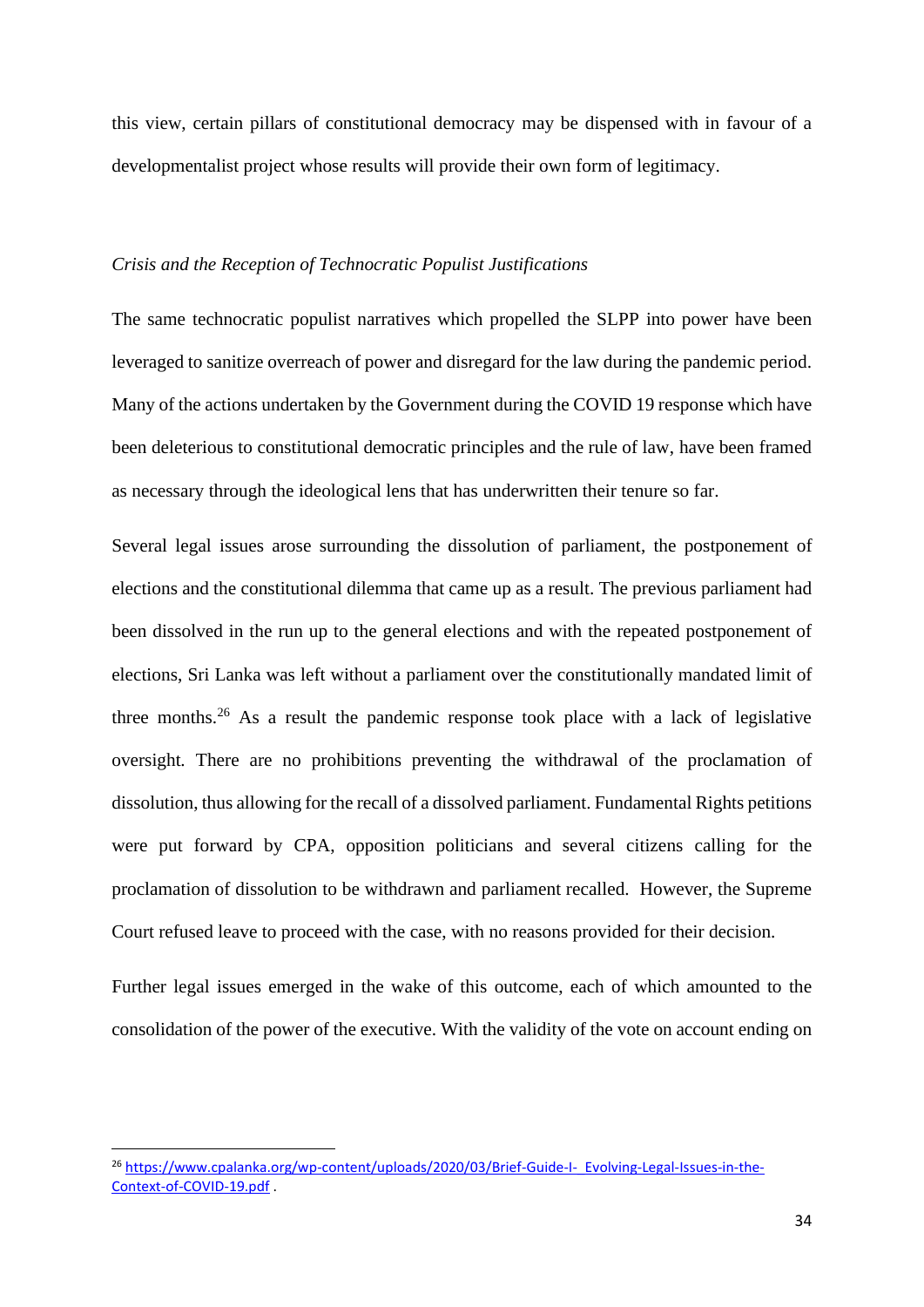the 30<sup>th</sup> of April, the pandemic period was one in which there was no legislative oversight over public spending.

In this context executive power has also been consolidated insofar as policy has been determined by a task force that was formed as an extension of executive power and accountable only to the executive. This was just one of a number of task forces set up during the pandemic period, the expansive mandates of which may be ultra vires of article 33 of the constitution under which they were set up. $27$ .

At a more general level, the lack of adequate legislation and the inability to pass new legislation resulted in a form of rule by press release, setting a dangerous precedent with regard to the relationship between the state, its citizens and the grounds on which the latter is compelled to obey the former or face the threat of punishment. Such a dynamic was seen with regard to the implementation of the island wide curfew, which was conducted with no firm legal basis. The declaration of a formal state of emergency and the implementation of a curfew under the provisions of the Public Security Ordinance require the presence of parliament to be implemented, whilst the Quarantine and Prevention of Disease Ordinance does not provide a legal foundation for a curfew (CPA, 2020). This resulted in a situation in which several citizens were arrested and detained without a legal justification.<sup>28</sup> Despite this, there was little to no criticism even from within the ranks of the Opposition. This is largely unsurprising in the context of party politics insofar as such procedural questions may have been framed by the Government as trivial and motivated by attempts to undermine the pandemic response. The perception of being lenient on those violating the curfew is a characterisation the Opposition

<sup>27</sup> [https://www.cpalanka.org/wp-content/uploads/2020/04/FINAL-Presidential-Task-Force-on-COVID19-April-](https://www.cpalanka.org/wp-content/uploads/2020/04/FINAL-Presidential-Task-Force-on-COVID19-April-2020-copy.pdf)[2020-copy.pdf](https://www.cpalanka.org/wp-content/uploads/2020/04/FINAL-Presidential-Task-Force-on-COVID19-April-2020-copy.pdf)

<sup>28</sup> <https://www.cpalanka.org/wp-content/uploads/2020/04/Brief-Guide-III-CURFEW.pdf>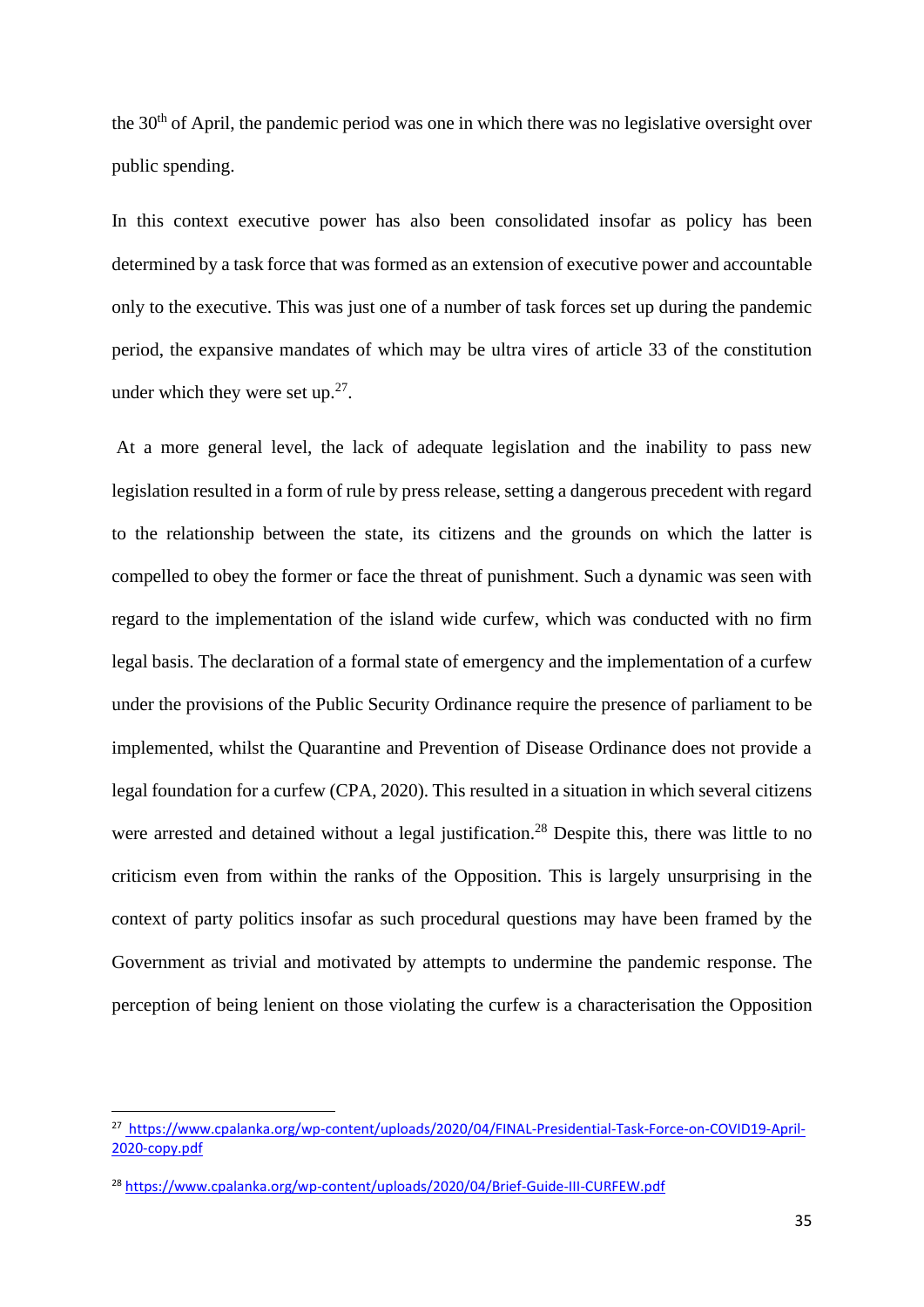would have been particularly keen to avoid given their reputation for not having the requisite toughness to deal with such crises.

Such a phenomenon sets a worrying standard in which during a time of crisis the rule of law may be jettisoned and regulations as well as punishments may be enforced on the citizenry merely by way of the arbitrary proclamations of the Government. Technocratic populist logic, has created the grounds for these trends through the ways in which it points to a certain type of legitimacy, justifying certain Government actions which are not in keeping with constitutional democratic values.

The broader technocratic logic painting the democratic deliberation of parliament, and adherence to the rule of law as impediments to efficiently dealing with a public health crisis, opens a pandoras box of possible vindications for harmful trends. This logic was further demonstrated in the Presidents demand that his instructions be considered circulars, <sup>29</sup> a demand which is characteristic of this bypassing of formal institutional considerations through claims to be able to 'get the job done'.

However, the durability of these narratives to justify increasing overreach of the executive and disregard for the law may decrease as claims to efficiency prove to be less and less forceful. While such narratives may have initially been convincing, the eventual unravelling of the idea that the pandemic response has been an unmitigated success creates problems for their continued effectiveness. While the public may be assuaged into allowing authoritarian practices and disregard for the law if it means that governance is effective and the pandemic is kept under control, as it becomes increasingly clear that this is not the case, consent may no longer be forthcoming.

<sup>29</sup> <https://economynext.com/sri-lanka-president-orders-verbal-instructions-to-be-written-circulars-74201/>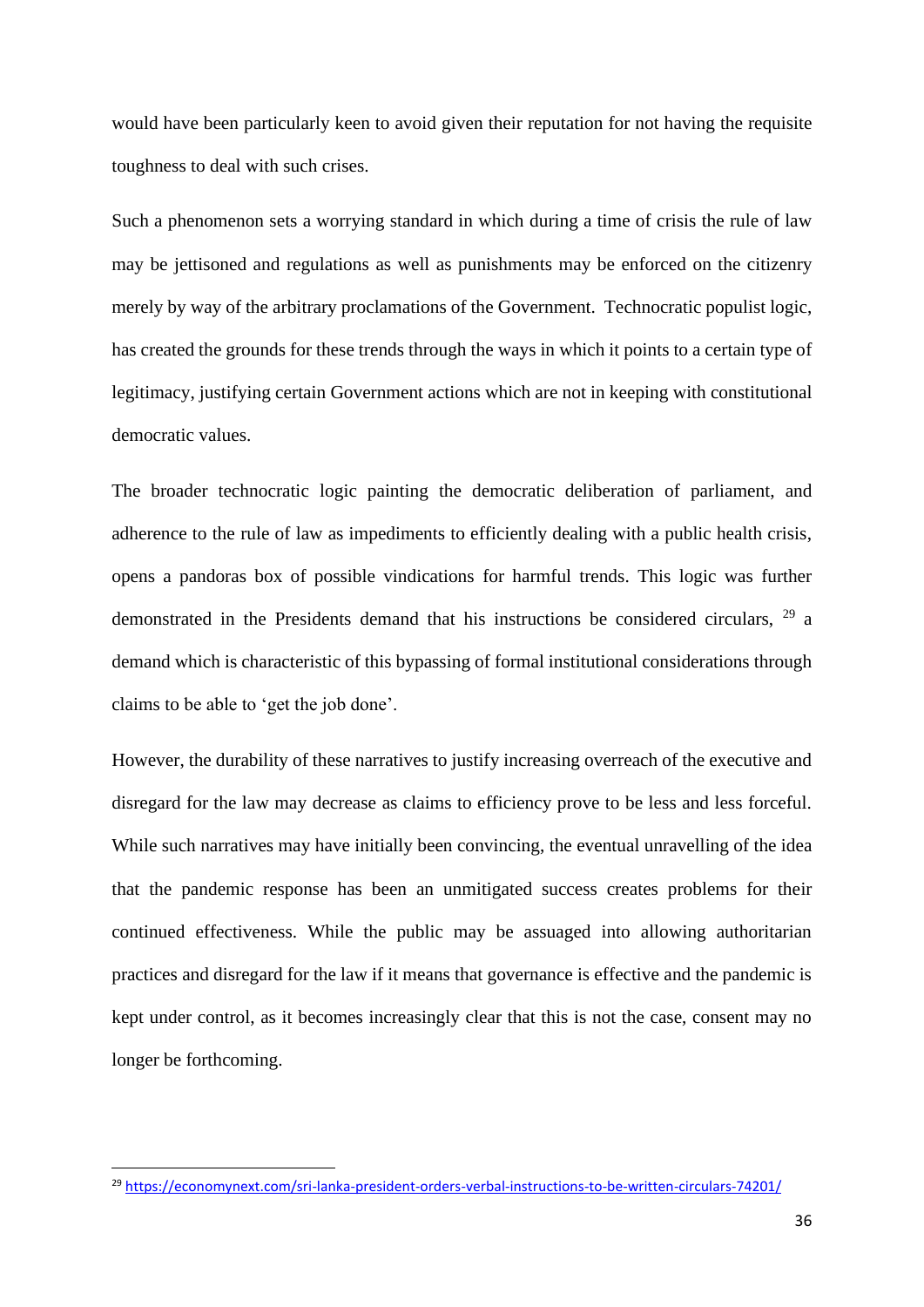The inability of supposed technocratic legitimacy to be transformed to performance legitimacy will decrease the level of public tolerance for movements towards authoritarianism. Patience towards authoritarian practices is thus unlikely to remain as long as this continues, with technocratic legitimation stories, in their failure to demonstrate concrete results, becoming less and less convincing.

Indeed, as the narrative surrounding the COVID response unravels, in tandem with disenchantment from the SLPP support base about clearly autocratic aspects of the  $20<sup>th</sup>$ amendment, claims of technocracy have come to look more and more performative in nature.

Dissent even from Sinhala nationalists who have thus far been strong allies to the Rajapaksas, as well as the Maha Sangha $30$  seem to indicate that there is a public perception of the way in which the proposals of the 20<sup>th</sup> amendment go beyond what had been consented to. The exemption from audit for the Presidents and Prime Minister's offices for instance, are in conflict with the overarching narratives of technocratic efficiency and the elimination of corruption put forth to justify this project.

As elections past have shown, public tolerance only extends so far. If the SLPP are unable to keep their end of the bargain, this will necessitate the formation of new ideological narratives to justify processes for which tolerance is decreasing by the day. Ultimately the speed with which these justifications wear thin, the ability to spin new narratives, not to mention the credibility of alternatives on offer, will determine how much longer they will maintain their place at the forefront of Sri Lanka's political stage.

<sup>30</sup> <http://www.ft.lk/front-page/Amarapura-and-Ramanna-Maha-Nikayas-call-for-withdrawal-of-20A/44-707406>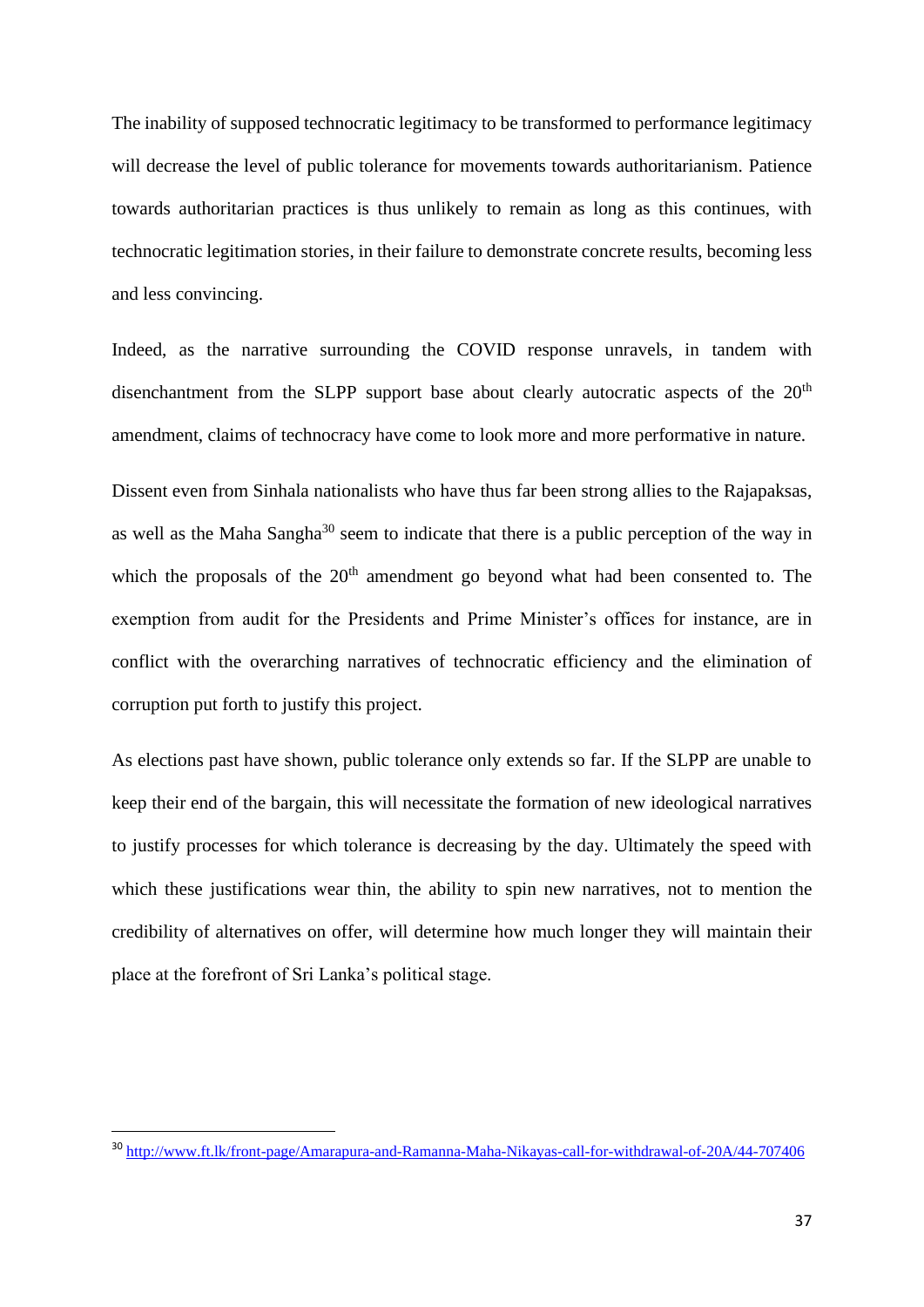# **References**

- Bermeo, N. (2016). On Democratic Backsliding. *Journal of Democracy 27*(1), 5-19
- Bickerton, Christopher & Accetti, Carlo Invernizzi Populism and Technocracy: Opposites or Compliments? *Critical Review of International Social and Political Philosophy* (2015)
- Borriello Arthur & Jager, Anton 'Making Sense of Populism' (2020) *Catalyst*
- Ding, Iza. (2020). Performative Governance. *World Politics,* 72(4)
- Drápalová, E., & Wegrich, K. (2020). Technocratic Populism and Subnational Governance. *Government and Opposition*.
- Fonseka, Bhavani & Dissanayake Uvin (2020) 'Sri Lanka's Recent Political Challenges and Prospects for the Future', *Centre for Policy Alternatives*,
- Fonseka, Bhavani Ganeshathasan, Luwie & Welikala, Asanga, Sri Lanka: Pandemic-Catalysed Democratic Backsliding in *'Covid-19 in Asia: Law and Policy Contexts'* (Oxford University Press 2020)
- Freeden, Michael (2017) After the Brexit referendum: Revisiting Populism as an Ideology, *Journal of Political Ideologies.*
- Khaitan, Tarunabh, (2019). Killing a Constitution with a Thousand Cuts: Executive Aggrandizement and Party-State Fusion in India, *Law and Ethics of Human Rights*
- Laclau, Ernesto. (2005). On Populist Reason, London: Verso
- Moffitt, Benjamin (2016). The Global Rise of Populism: Performance, Political Style, and Representation. Stanford University Press.
- Mudde, Cas (2004). 'The Populist Zeitgeist', *Government and Opposition*, 39:4, 541- 563.
- Mudde, Cas & Kaltwasser (2017) Populism A Very Short Introduction, Oxford University Press